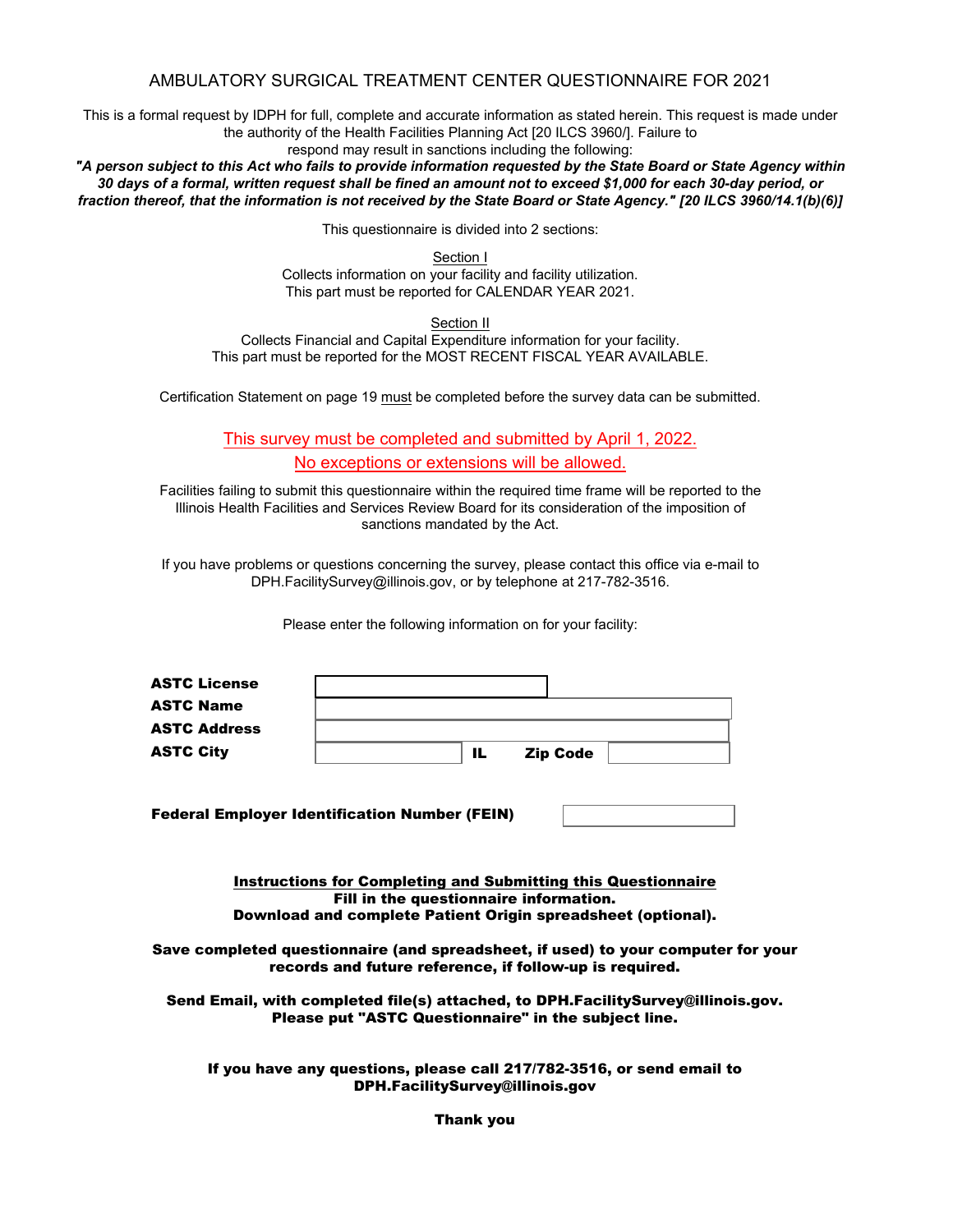### 1. FACILITY OWNERSHIP INFORMATION

A. Indicate the type of ownership for your ASTC (Choose only one):

| <b>FOR PROFIT</b>                                                  | NOT FOR PROFIT                              |
|--------------------------------------------------------------------|---------------------------------------------|
| <b>Sole Proprietorship</b>                                         | <b>Church Related</b>                       |
| <b>Corporation (*RA)</b>                                           | <b>State</b>                                |
| Partnership (registered with county)                               | County                                      |
| Limited Partnership (*RA)                                          | City                                        |
| Limited Liability Partnership (*RA)                                | Township                                    |
| <b>Limited Liability Company (*RA)</b><br>$\left( \bullet \right)$ | <b>Other Not for Profit (Specify below)</b> |
| <b>Other For Profit (specify below)</b>                            |                                             |
| Other Ownership Type<br>*RA - Registered Agent Reguired            |                                             |

B. If your facility ownership requires a Registered Agent with the Illinois Secretary of State (marked \*RA above), indicate the name, address and telephone number of this person or company (must be an Illinois resident or company).

| Name of Registered Agent:             |  |
|---------------------------------------|--|
| Address:                              |  |
| City. State and Zip Code (plus Four): |  |
| Telephone Number:                     |  |

C. Provide the name and relational interest of all organizations or entities that are legally, financially or otherwise related to the licensee (e.g., parent, subsidiary, affiliate, management agreement, etc.)

|              | Name | Relationship | <b>Type of Interest</b> |
|--------------|------|--------------|-------------------------|
| 1            |      |              |                         |
| $\mathbf{2}$ |      |              |                         |
| 3            |      |              |                         |
| 4            |      |              |                         |
| 5            |      |              |                         |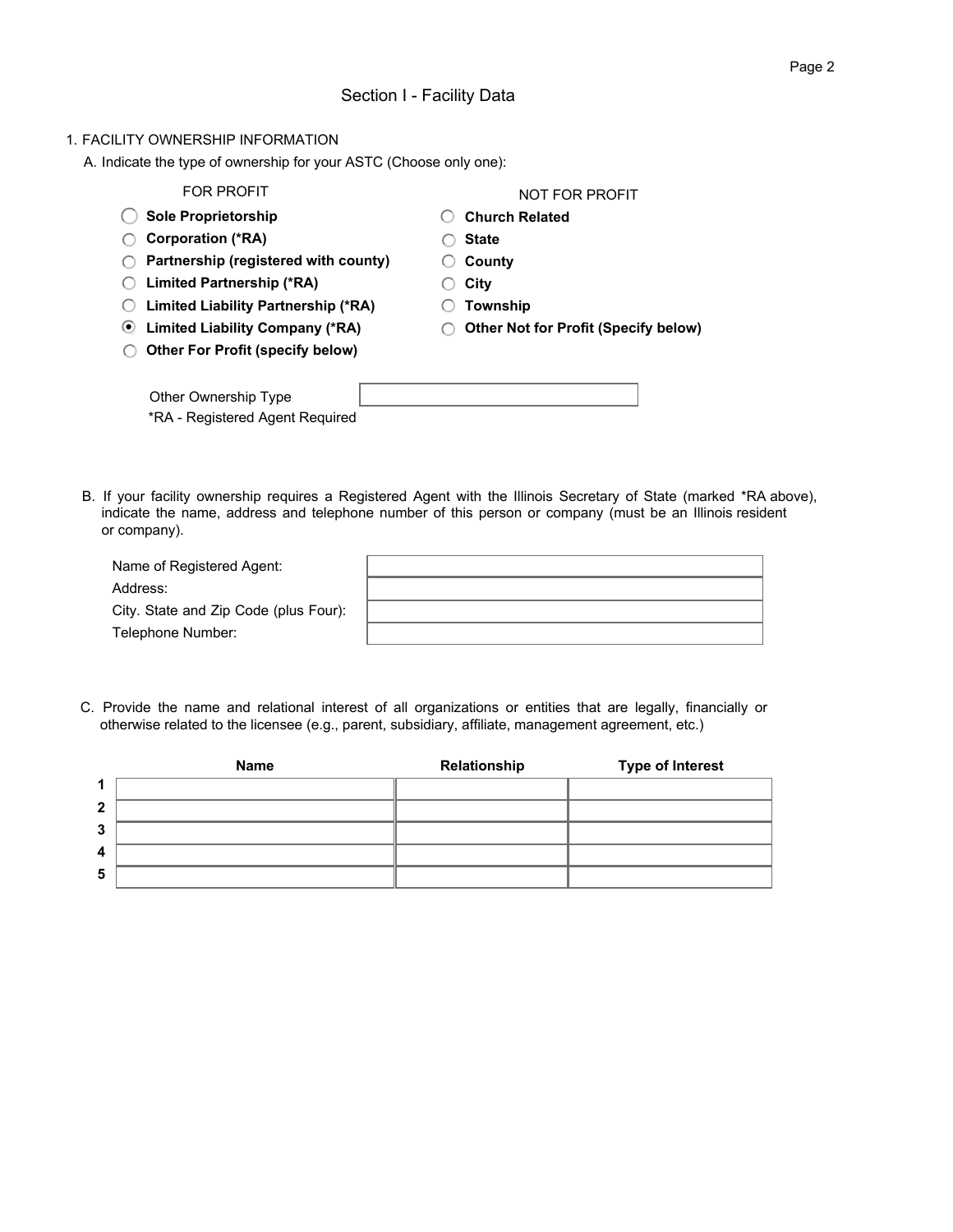D. Indicate the name, address and telephone number of the legal owners/operators of the facility. If you have more than 25 owners to report, please enter the information into an Excel spreadsheet using the format below and email with completed questionnaire to DPH.FacilitySurvey@illinois.gov

|                         | <b>Owner Name</b> | <b>Address</b> | City, State Zip Code-Plus 4 | Telephone Number<br>(xxx) xxx-xxxx.xxxx) |
|-------------------------|-------------------|----------------|-----------------------------|------------------------------------------|
| 1                       |                   |                |                             |                                          |
| $\mathbf 2$             |                   |                |                             |                                          |
| 3                       |                   |                |                             |                                          |
| $\boldsymbol{4}$        |                   |                |                             |                                          |
| 5                       |                   |                |                             |                                          |
| 6                       |                   |                |                             |                                          |
| $\overline{\mathbf{r}}$ |                   |                |                             |                                          |
| 8                       |                   |                |                             |                                          |
| 9                       |                   |                |                             |                                          |
| 10                      |                   |                |                             |                                          |
| 11                      |                   |                |                             |                                          |
| 12                      |                   |                |                             |                                          |
| 13                      |                   |                |                             |                                          |
| 14                      |                   |                |                             |                                          |
| 15                      |                   |                |                             |                                          |
| 16                      |                   |                |                             |                                          |
| 17                      |                   |                |                             |                                          |
| 18                      |                   |                |                             |                                          |
| 19                      |                   |                |                             |                                          |
| 20                      |                   |                |                             |                                          |
| 21                      |                   |                |                             |                                          |
| 22                      |                   |                |                             |                                          |
| 23                      |                   |                |                             |                                          |
| 24                      |                   |                |                             |                                          |
| 25                      |                   |                |                             |                                          |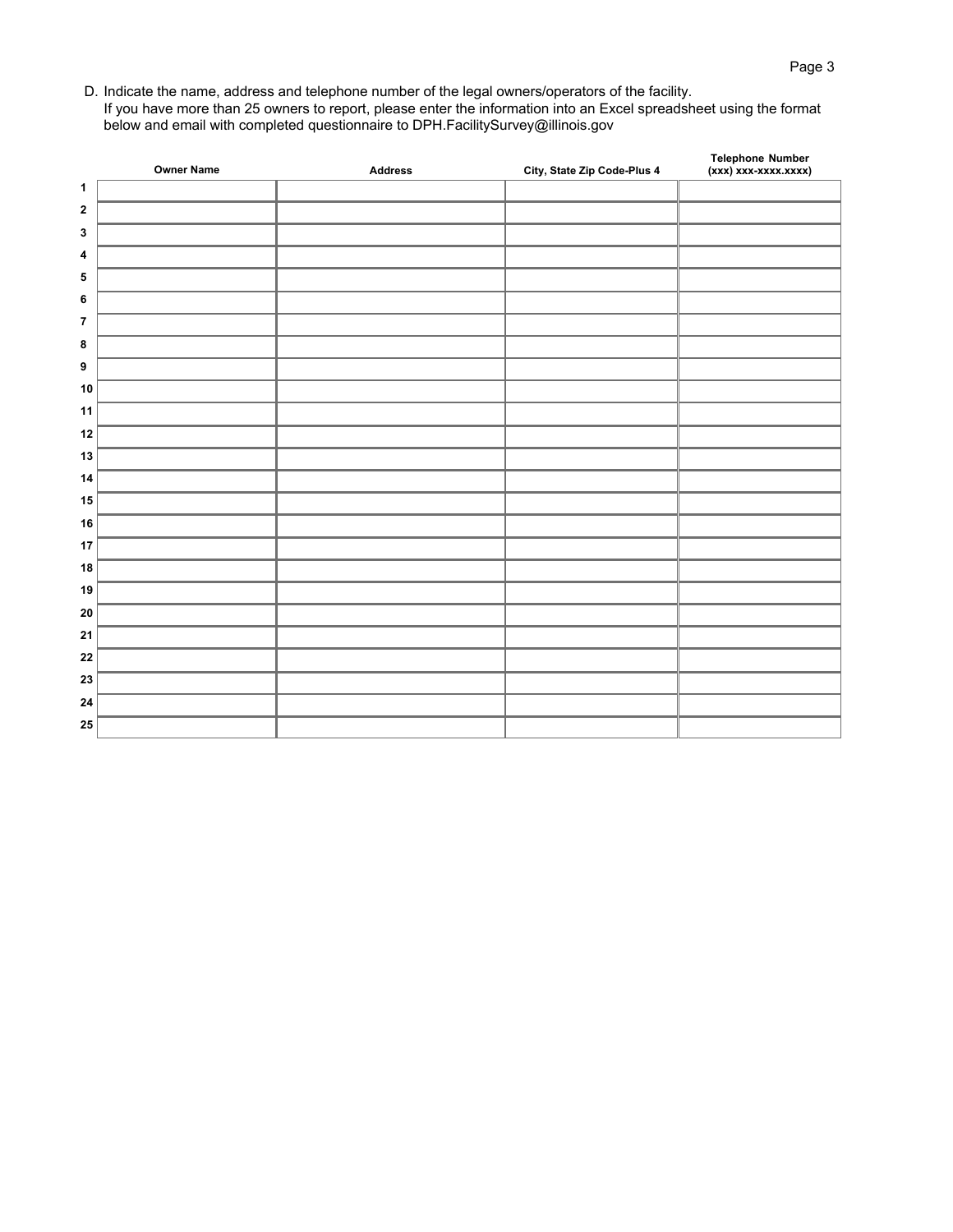### 2. PROPERTY OWNERSHIP INFORMATION

If the facility property is not owned by the facility legal owner/operator, indicate the name, address (including Zip Code plus Four) and telephone number of the property owner: **Telephone**

| <b>Property Owner</b> | ddress | City, State Zip Code-plus 4 | <b>Telephone</b><br>(XXX)<br>I VYY-YYYY YYYY<br>-88888888 |
|-----------------------|--------|-----------------------------|-----------------------------------------------------------|
|                       |        |                             |                                                           |

#### 3. CONTRACTUAL MANAGEMENT

If management of this facility is performed by independent contractor(s), not by an employee of the facility, list the individual name(s) and address(es) of each independent contractor. If management is NOT done by independent contractor(s), indicate by checking the box provided.

### **No Contractual Management**

|                | <b>Contractor Name</b> | <b>Full Address</b> |
|----------------|------------------------|---------------------|
|                |                        |                     |
| っ              |                        |                     |
| 3              |                        |                     |
| $\overline{4}$ |                        |                     |
| 5              |                        |                     |

#### 4. FACILITY STAFFING

A. Indicate the number of hours in a work week for a full-time employee of your facility:

B. Staffing Patterns

Please indicate the number of Full-Time Equivalent employees (FTEs), paid directly by the facility, working at your facility during the first pay period of December, 2021.

The figure for TOTAL FACILITY PERSONNEL in green is automatically calculated. You cannot change this total.

| <b>Personnel</b>                      | <b>Full-Time Equivalents</b> |
|---------------------------------------|------------------------------|
| <b>Administrators</b>                 |                              |
| Physicians                            |                              |
| <b>Nurse Anesthetists</b>             |                              |
| <b>Director of Nursing</b>            |                              |
| <b>Registered Nurses</b>              |                              |
| <b>Certified Aides</b>                |                              |
| <b>Other Health Professionals</b>     |                              |
| <b>Other Non-Health Professionals</b> |                              |

TOTAL FACILITY PERSONNEL

0.00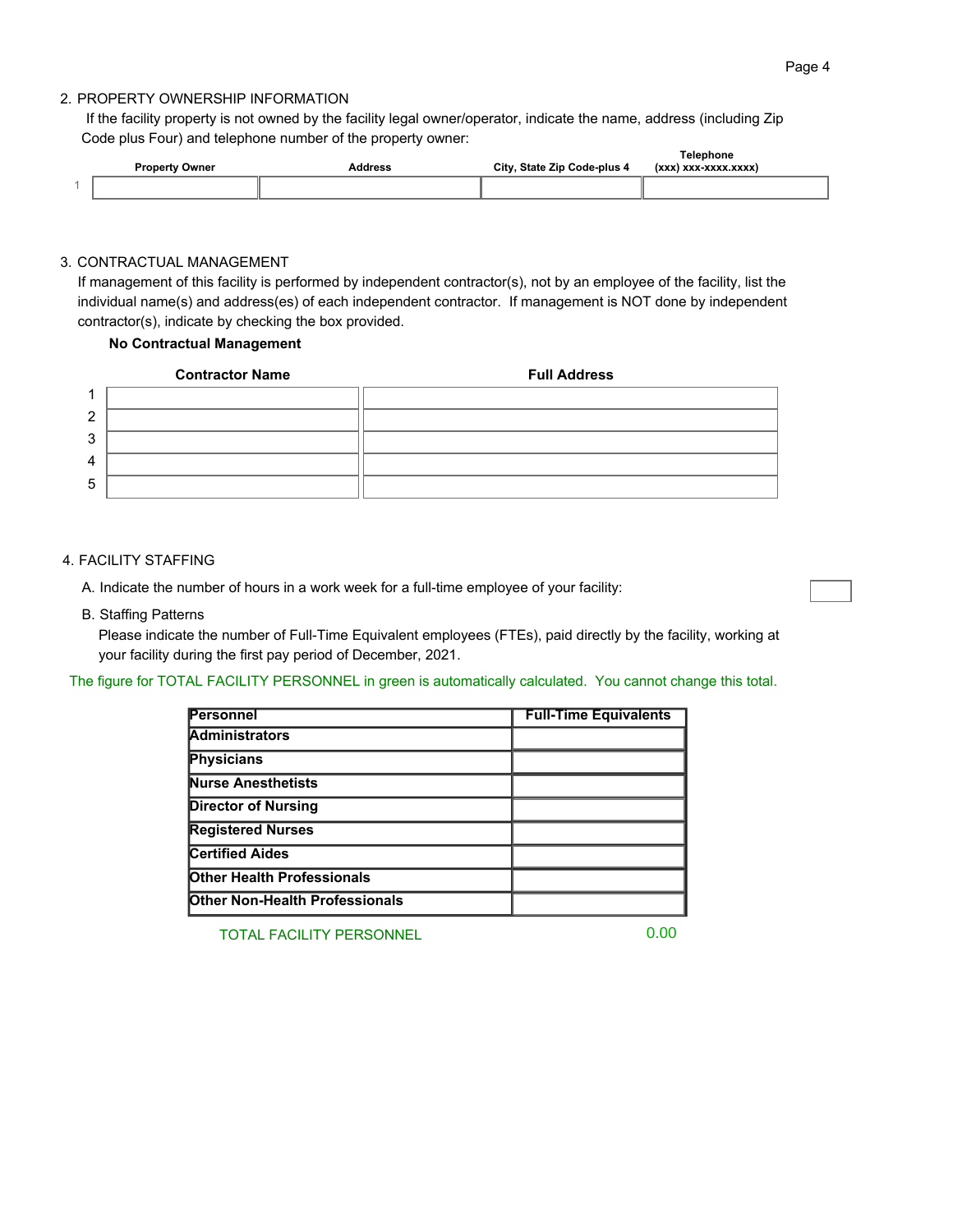#### INFORMATION CONCERNING PATIENTS SERVED - CALENDAR YEAR 2021

#### 5. Patients by Age Groups

Please indicate the number of patients during the calendar year 2021 by age and sex. If the patient was seen more than once, he/she should be counted for each new incident. Figures in green on the TOTAL line are automatically calculated and must match the green calculated figures in Question 6.

|                    | <b>Male</b> | <b>Female</b> |                 |
|--------------------|-------------|---------------|-----------------|
| 0-14 Years         |             |               |                 |
| <b>15-44 Years</b> |             |               |                 |
| <b>45-64 Years</b> |             |               | <b>TOTAL</b>    |
| <b>65-74 Years</b> |             |               | <b>PATIENTS</b> |
| 75+ Years          |             |               | <b>SERVED</b>   |
| <b>TOTALS</b>      |             |               |                 |

#### 6. Source of Payment

Please indicate the numbers of patients your ASTC saw during calendar year 2021, by sex and PRIMARY PAYMENT SOURCE. If the patient was seen more than once, he/she should be counted for each new incident. Figures in green on the TOTAL line are automatically calculated and must match the corresponding green calculated totals in Question 5 above.

|                          | <b>Male</b> | <b>Female</b> |                                 |
|--------------------------|-------------|---------------|---------------------------------|
| <b>Medicaid</b>          |             |               |                                 |
| <b>Medicare</b>          |             |               |                                 |
| Other Public*            |             |               |                                 |
| <b>Private Insurance</b> |             |               |                                 |
| <b>Private Payment</b>   |             |               | <b>TOTAL</b><br><b>PATIENTS</b> |
| <b>Charity Care*</b>     |             |               | <b>SERVED</b>                   |
| <b>TOTALS</b>            |             |               |                                 |

\***Other Public** payment includes individuals whose primary payment source is Veterans Administration, County Boards, Community Aid Agencies, grants, CHAMPUS, CHAMP-VA, and other government-sponsored programs, excluding Medicare and Medicaid.

"Charity care" means care provided by a health care facility for which the provider does not expect to receive payment from the patient or a third-party payer. [20 ILCS 3960, Section 3] Charity care does not include bad debt or the unreimbursed cost of Medicare, Medicaid, and other federal, State, or local indigent health care programs, eligibility for which is based on financial need.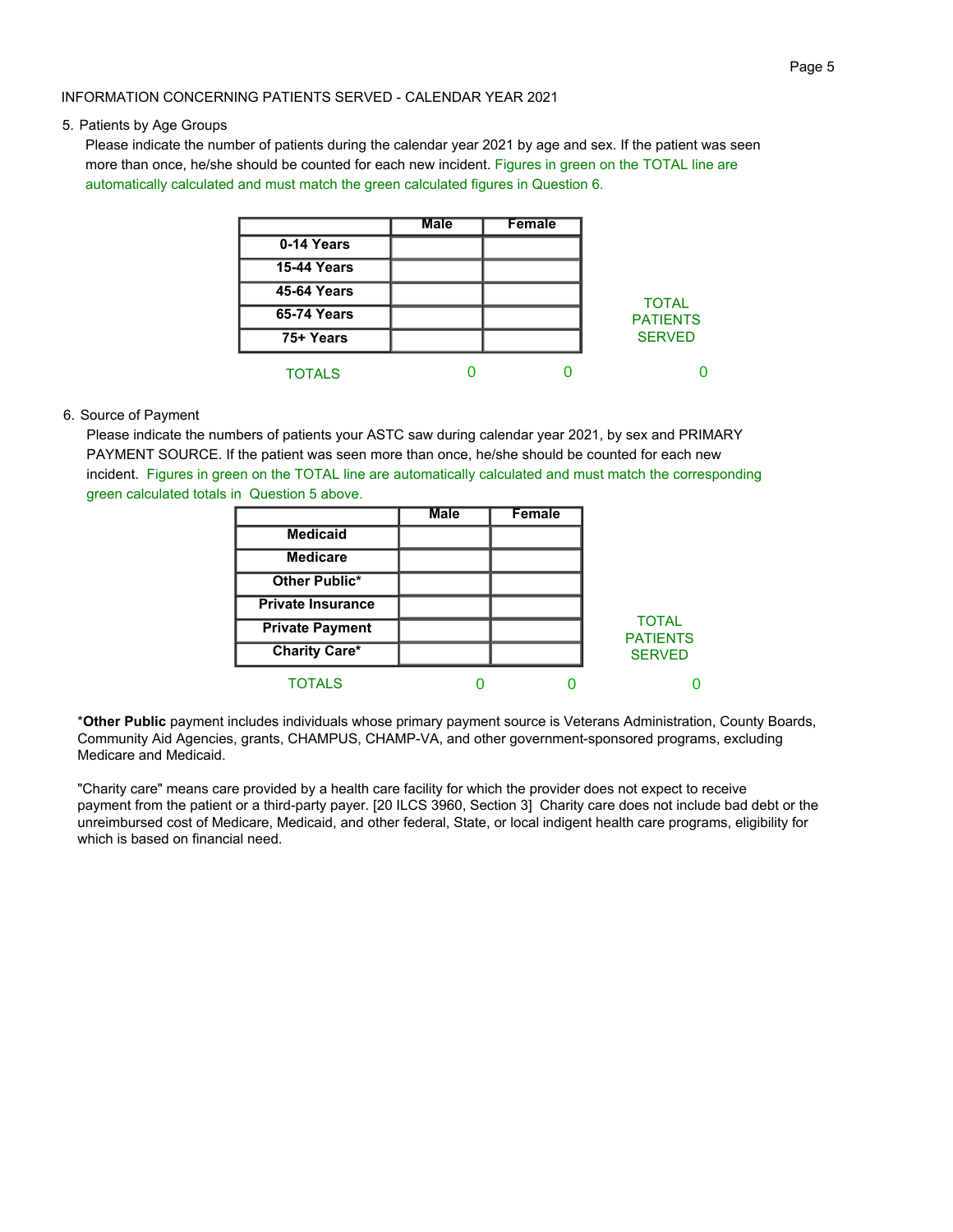7. Patients by Place of Origin - Calendar Year 2021 **Optional Reporting Method:**

For your [ease of reporting, we have supplied a Microsoft Excel worksheet](https://www2.illinois.gov/sites/hfsrb/InventoriesData/Documents/2017%20ASTC%20Patient%20Origin%20Report.xls) for the entry of Patient Origin Data:

- **1. CLICK HERE to ACCESS THE WORKSHEET**.
- 2. Save the worksheet to your computer.
- 3. Follow the directions on the worksheet to enter your data.
- 4. Email the completed spreadsheet to DPH.FacilitySurvey@illinois.gov
- 5. Retain a copy of the worksheet in case follow-up is required.

If you do not wish to use the Patient Origin worksheet, please use the spaces below to report the place of origin of the patients seen at your ASTC during Calendar Year 2021, and the number of patients from each area. 5-digit Zip Code areas are preferred; if Zip Code information is not available, please report by county name.

Ì

| 26<br>$\mathbf{1}$<br>$\overline{\mathbf{2}}$<br>27<br>$\overline{\mathbf{3}}$<br>28<br>29<br>$\overline{\mathbf{4}}$<br>5<br>30<br>31<br>6<br>32<br>$\overline{7}$<br>33<br>8<br>9<br>34<br>$\overline{10}$<br>35<br>$\overline{11}$<br>$\overline{36}$<br>12<br>37<br>$\overline{13}$<br>38<br>14<br>39<br>$\overline{15}$<br>40<br>16<br>41<br>$\overline{17}$<br>42<br>$\overline{18}$<br>43<br>19<br>44<br>20<br>45<br>21<br>46<br>22<br>47<br>23<br>48<br>24<br>49<br>25<br>50 | Zip Code Area | <b>County Name</b> | Number of<br><b>Patients</b> | Zip C |
|--------------------------------------------------------------------------------------------------------------------------------------------------------------------------------------------------------------------------------------------------------------------------------------------------------------------------------------------------------------------------------------------------------------------------------------------------------------------------------------|---------------|--------------------|------------------------------|-------|
|                                                                                                                                                                                                                                                                                                                                                                                                                                                                                      |               |                    |                              |       |
|                                                                                                                                                                                                                                                                                                                                                                                                                                                                                      |               |                    |                              |       |
|                                                                                                                                                                                                                                                                                                                                                                                                                                                                                      |               |                    |                              |       |
|                                                                                                                                                                                                                                                                                                                                                                                                                                                                                      |               |                    |                              |       |
|                                                                                                                                                                                                                                                                                                                                                                                                                                                                                      |               |                    |                              |       |
|                                                                                                                                                                                                                                                                                                                                                                                                                                                                                      |               |                    |                              |       |
|                                                                                                                                                                                                                                                                                                                                                                                                                                                                                      |               |                    |                              |       |
|                                                                                                                                                                                                                                                                                                                                                                                                                                                                                      |               |                    |                              |       |
|                                                                                                                                                                                                                                                                                                                                                                                                                                                                                      |               |                    |                              |       |
|                                                                                                                                                                                                                                                                                                                                                                                                                                                                                      |               |                    |                              |       |
|                                                                                                                                                                                                                                                                                                                                                                                                                                                                                      |               |                    |                              |       |
|                                                                                                                                                                                                                                                                                                                                                                                                                                                                                      |               |                    |                              |       |
|                                                                                                                                                                                                                                                                                                                                                                                                                                                                                      |               |                    |                              |       |
|                                                                                                                                                                                                                                                                                                                                                                                                                                                                                      |               |                    |                              |       |
|                                                                                                                                                                                                                                                                                                                                                                                                                                                                                      |               |                    |                              |       |
|                                                                                                                                                                                                                                                                                                                                                                                                                                                                                      |               |                    |                              |       |
|                                                                                                                                                                                                                                                                                                                                                                                                                                                                                      |               |                    |                              |       |
|                                                                                                                                                                                                                                                                                                                                                                                                                                                                                      |               |                    |                              |       |
|                                                                                                                                                                                                                                                                                                                                                                                                                                                                                      |               |                    |                              |       |
|                                                                                                                                                                                                                                                                                                                                                                                                                                                                                      |               |                    |                              |       |
|                                                                                                                                                                                                                                                                                                                                                                                                                                                                                      |               |                    |                              |       |
|                                                                                                                                                                                                                                                                                                                                                                                                                                                                                      |               |                    |                              |       |
|                                                                                                                                                                                                                                                                                                                                                                                                                                                                                      |               |                    |                              |       |
|                                                                                                                                                                                                                                                                                                                                                                                                                                                                                      |               |                    |                              |       |
|                                                                                                                                                                                                                                                                                                                                                                                                                                                                                      |               |                    |                              |       |

|                 | Zip Code Area | <b>County Name</b> | <b>Number of</b><br>Patients |
|-----------------|---------------|--------------------|------------------------------|
| $\overline{26}$ |               |                    |                              |
| $\overline{27}$ |               |                    |                              |
| $\overline{28}$ |               |                    |                              |
| 29              |               |                    |                              |
| $\overline{30}$ |               |                    |                              |
| $\overline{31}$ |               |                    |                              |
| $\overline{32}$ |               |                    |                              |
| $\overline{33}$ |               |                    |                              |
| $\overline{34}$ |               |                    |                              |
| $\overline{35}$ |               |                    |                              |
| $\overline{36}$ |               |                    |                              |
| $\overline{37}$ |               |                    |                              |
| $\overline{38}$ |               |                    |                              |
| $\overline{39}$ |               |                    |                              |
| 40              |               |                    |                              |
| 41              |               |                    |                              |
| $\overline{42}$ |               |                    |                              |
| $\overline{43}$ |               |                    |                              |
| $\overline{44}$ |               |                    |                              |
| 45              |               |                    |                              |
| 46              |               |                    |                              |
| 47              |               |                    |                              |
| $\overline{48}$ |               |                    |                              |
| $\overline{49}$ |               |                    |                              |
| 50              |               |                    |                              |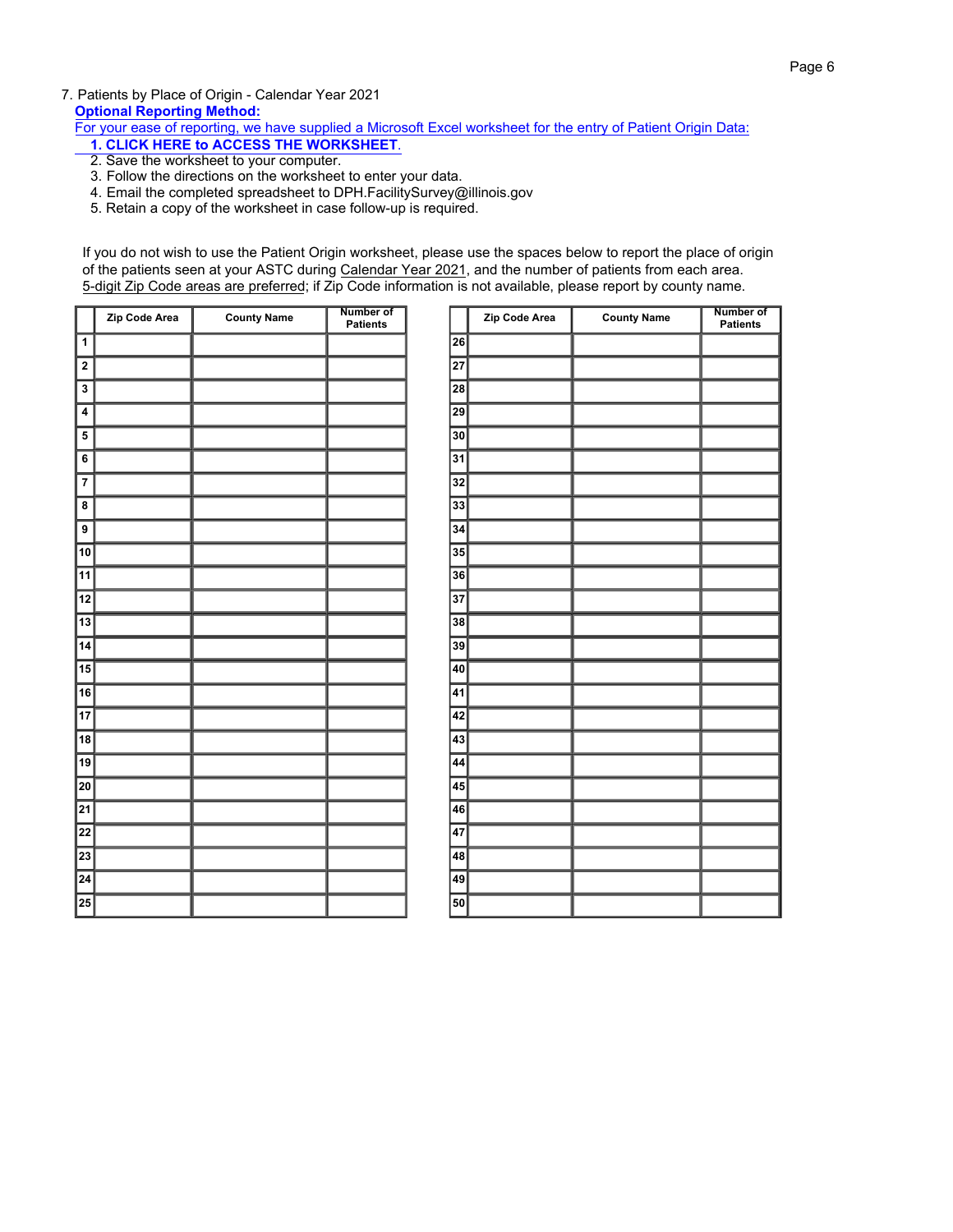Please report the places of origin of the patients seen at your ASTC during Calendar Year 2021, and the number of patients from each area.

5-digit Zip Code areas are preferred; if Zip Code information is not available, please report by county of origin.

| $\overline{51}$<br>52<br>53 | Zip Code Area | <b>County Name</b> | Patients |                                     | Zip Code Area | <b>County Name</b> | Patients |
|-----------------------------|---------------|--------------------|----------|-------------------------------------|---------------|--------------------|----------|
|                             |               |                    |          |                                     |               |                    |          |
|                             |               |                    |          | 76                                  |               |                    |          |
|                             |               |                    |          | $\overline{77}$                     |               |                    |          |
|                             |               |                    |          | $\overline{78}$                     |               |                    |          |
| 54                          |               |                    |          | $\overline{79}$                     |               |                    |          |
| 55                          |               |                    |          | 80                                  |               |                    |          |
| 56                          |               |                    |          | $\overline{81}$                     |               |                    |          |
| $\overline{57}$             |               |                    |          | $\overline{82}$                     |               |                    |          |
| 58                          |               |                    |          | $\overline{83}$                     |               |                    |          |
| 59                          |               |                    |          | $\overline{84}$                     |               |                    |          |
| 60                          |               |                    |          | $\overline{\overline{\mathbf{85}}}$ |               |                    |          |
| $\overline{61}$             |               |                    |          | $\overline{86}$                     |               |                    |          |
| 62                          |               |                    |          | $\overline{87}$                     |               |                    |          |
| $\overline{63}$             |               |                    |          | $\overline{88}$                     |               |                    |          |
| 64                          |               |                    |          | 89                                  |               |                    |          |
| $\boxed{65}$                |               |                    |          | $\overline{90}$                     |               |                    |          |
| 66                          |               |                    |          | $\overline{91}$                     |               |                    |          |
| $\overline{67}$             |               |                    |          | $\overline{92}$                     |               |                    |          |
| 68                          |               |                    |          | $\overline{93}$                     |               |                    |          |
| 69                          |               |                    |          | 94                                  |               |                    |          |
| $\overline{70}$             |               |                    |          | $\overline{95}$                     |               |                    |          |
| $\overline{71}$             |               |                    |          | $\overline{96}$                     |               |                    |          |
| $\overline{72}$             |               |                    |          | $\overline{97}$                     |               |                    |          |
| $\overline{73}$             |               |                    |          | $\overline{98}$                     |               |                    |          |
| $\overline{74}$             |               |                    |          | $\overline{99}$                     |               |                    |          |
| $\overline{75}$             |               |                    |          | hoo                                 |               |                    |          |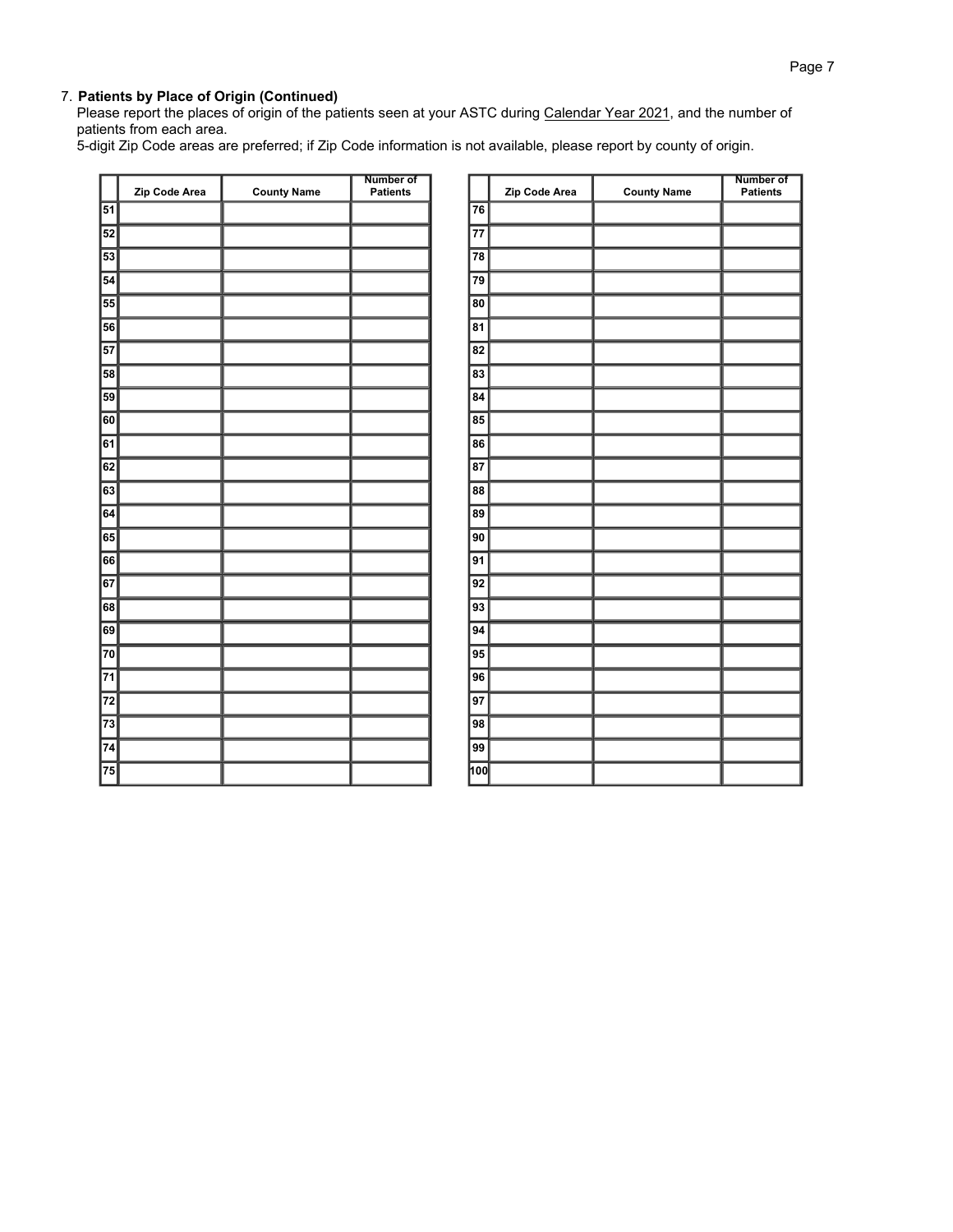Please report the places of origin of the patients seen at your ASTC during Calendar Year 2021, and the number of patients from each area.

5-digit Zip Code areas are preferred; if Zip Code information is not available, please report by county of origin.

|                  | Zip Code Area | <b>County Name</b> | <b>Number of<br/>Patients</b> |
|------------------|---------------|--------------------|-------------------------------|
| 101              |               |                    |                               |
| 102              |               |                    |                               |
| 103              |               |                    |                               |
| 104              |               |                    |                               |
| 105              |               |                    |                               |
| 106              |               |                    |                               |
| 107              |               |                    |                               |
| 108              |               |                    |                               |
| 109              |               |                    |                               |
| 110              |               |                    |                               |
| $\overline{111}$ |               |                    |                               |
| 112              |               |                    |                               |
| 113              |               |                    |                               |
| 114              |               |                    |                               |
| 115              |               |                    |                               |
| 116              |               |                    |                               |
| 117              |               |                    |                               |
| 118              |               |                    |                               |
| 119              |               |                    |                               |
| 120              |               |                    |                               |
| 121              |               |                    |                               |
| 122              |               |                    |                               |
| 123              |               |                    |                               |
| $\overline{124}$ |               |                    |                               |
| 125              |               |                    |                               |

|                  | Zip Code Area | <b>County Name</b> | <b>Number of<br/>Patients</b> |
|------------------|---------------|--------------------|-------------------------------|
| 126              |               |                    |                               |
| 127              |               |                    |                               |
| 128              |               |                    |                               |
| 129              |               |                    |                               |
| 130              |               |                    |                               |
| 131              |               |                    |                               |
| 132              |               |                    |                               |
| 133              |               |                    |                               |
| 134              |               |                    |                               |
| 135              |               |                    |                               |
| 136              |               |                    |                               |
| 137              |               |                    |                               |
| 138              |               |                    |                               |
| 139              |               |                    |                               |
| 140              |               |                    |                               |
| 141              |               |                    |                               |
| 142              |               |                    |                               |
| $\overline{143}$ |               |                    |                               |
| 144              |               |                    |                               |
| 145              |               |                    |                               |
| 146              |               |                    |                               |
| 147              |               |                    |                               |
| 148              |               |                    |                               |
| 149              |               |                    |                               |
| 150              |               |                    |                               |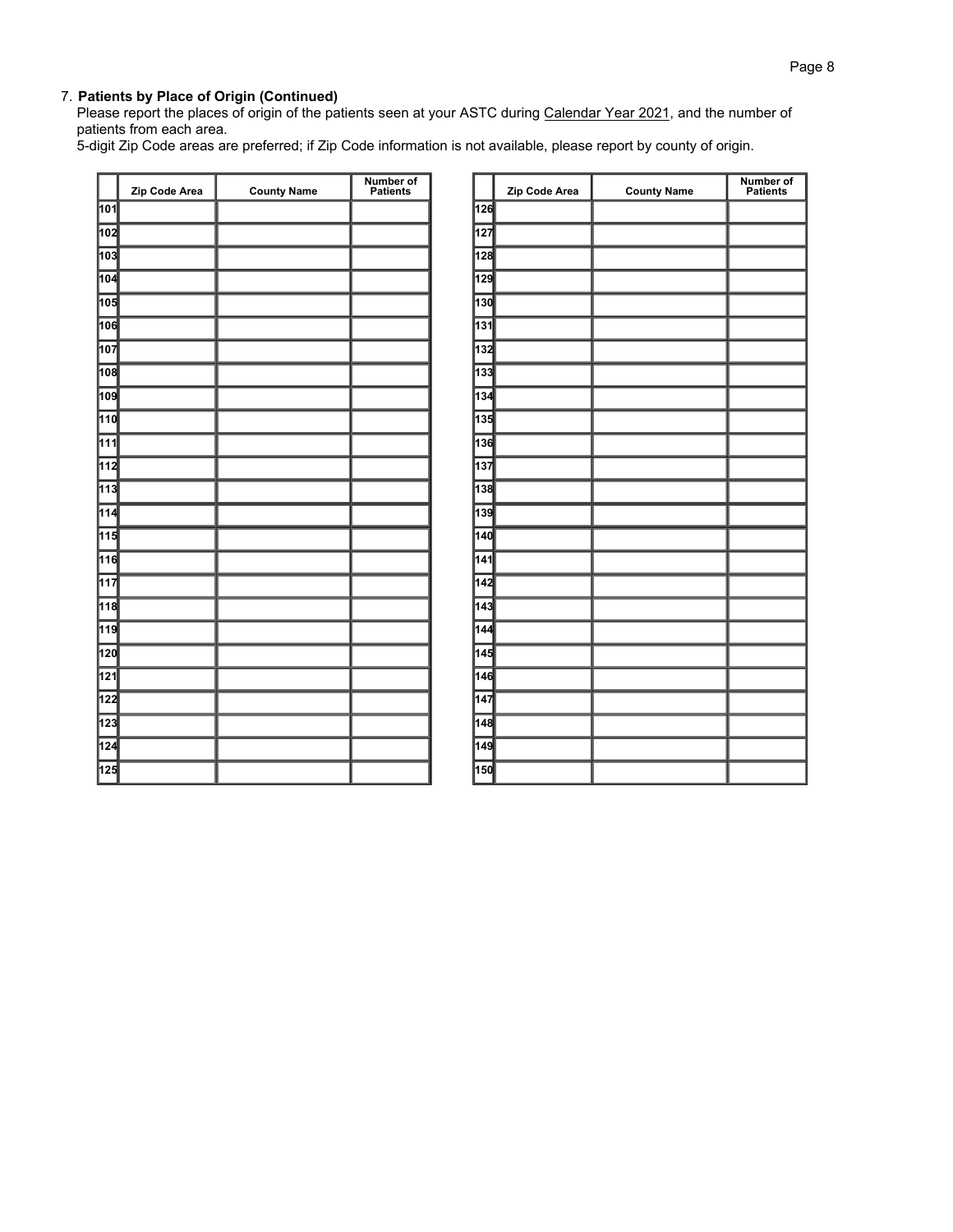Please report the places of origin of the patients seen at your ASTC during Calendar Year 2021, and the number of patients from each area.

5-digit Zip Code areas are preferred; if Zip Code information is not available, please report by county of origin.

|     | Zip Code Area | <b>County Name</b> | <b>Number of</b><br><b>Patients</b> |
|-----|---------------|--------------------|-------------------------------------|
| 151 |               |                    |                                     |
| 152 |               |                    |                                     |
| 153 |               |                    |                                     |
| 154 |               |                    |                                     |
| 155 |               |                    |                                     |
| 156 |               |                    |                                     |
| 157 |               |                    |                                     |
| 158 |               |                    |                                     |
| 159 |               |                    |                                     |
| 160 |               |                    |                                     |
| 161 |               |                    |                                     |
| 162 |               |                    |                                     |
| 163 |               |                    |                                     |
| 164 |               |                    |                                     |
| 165 |               |                    |                                     |
| 166 |               |                    |                                     |
| 167 |               |                    |                                     |
| 168 |               |                    |                                     |
| 169 |               |                    |                                     |
| 170 |               |                    |                                     |
| 171 |               |                    |                                     |
| 172 |               |                    |                                     |
| 173 |               |                    |                                     |
| 174 |               |                    |                                     |
| 175 |               |                    |                                     |

|     | Zip Code Area | <b>County Name</b> | <b>Number of</b><br><b>Patients</b> |
|-----|---------------|--------------------|-------------------------------------|
| 176 |               |                    |                                     |
| 177 |               |                    |                                     |
| 178 |               |                    |                                     |
| 179 |               |                    |                                     |
| 180 |               |                    |                                     |
| 181 |               |                    |                                     |
| 182 |               |                    |                                     |
| 183 |               |                    |                                     |
| 184 |               |                    |                                     |
| 185 |               |                    |                                     |
| 186 |               |                    |                                     |
| 187 |               |                    |                                     |
| 188 |               |                    |                                     |
| 189 |               |                    |                                     |
| 190 |               |                    |                                     |
| 191 |               |                    |                                     |
| 192 |               |                    |                                     |
| 193 |               |                    |                                     |
| 194 |               |                    |                                     |
| 195 |               |                    |                                     |
| 196 |               |                    |                                     |
| 197 |               |                    |                                     |
| 198 |               |                    |                                     |
| 199 |               |                    |                                     |
| 200 |               |                    |                                     |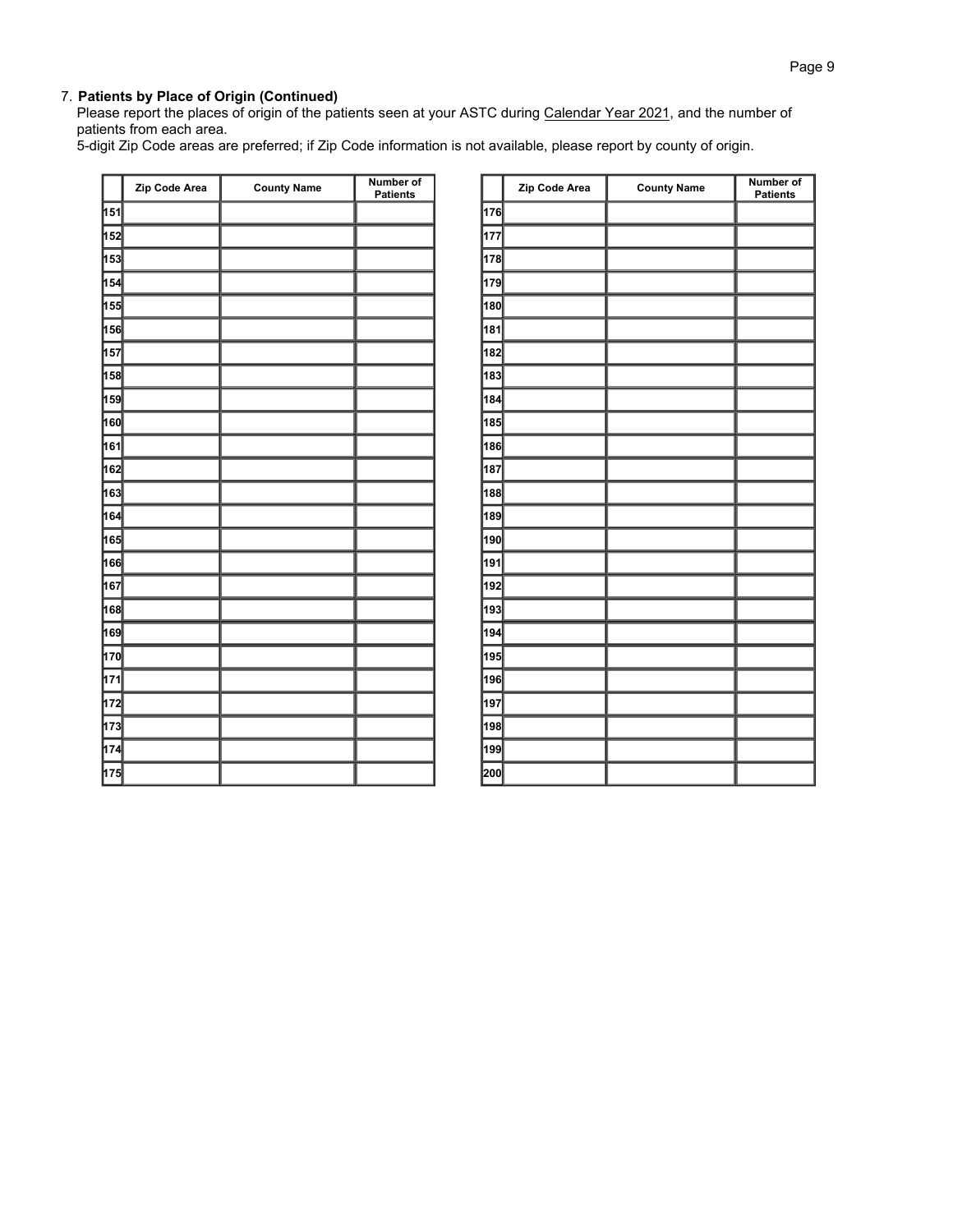Please report the places of origin of the patients seen at your ASTC during Calendar Year 2021, and the number of patients from each area.

5-digit Zip Code areas are preferred; if Zip Code information is not available, please report by county of origin.

|              | Zip Code Area | <b>County Name</b> | Number of<br><b>Patients</b> |
|--------------|---------------|--------------------|------------------------------|
| 201          |               |                    |                              |
| 202          |               |                    |                              |
| 203          |               |                    |                              |
| 204          |               |                    |                              |
| 205          |               |                    |                              |
| 206          |               |                    |                              |
| 207          |               |                    |                              |
| 208          |               |                    |                              |
| 209          |               |                    |                              |
| 210          |               |                    |                              |
| $\sqrt{211}$ |               |                    |                              |
| 212          |               |                    |                              |
| 213          |               |                    |                              |
| 214          |               |                    |                              |
| 215          |               |                    |                              |
| 216          |               |                    |                              |
| 217          |               |                    |                              |
| 218          |               |                    |                              |
| 219          |               |                    |                              |
| 220          |               |                    |                              |
| 221          |               |                    |                              |
| 222          |               |                    |                              |
| 223          |               |                    |                              |
| 224          |               |                    |                              |
| 225          |               |                    |                              |

|     | Zip Code Area | <b>County Name</b> | <b>Number of</b><br><b>Patients</b> |
|-----|---------------|--------------------|-------------------------------------|
| 226 |               |                    |                                     |
| 227 |               |                    |                                     |
| 228 |               |                    |                                     |
| 229 |               |                    |                                     |
| 230 |               |                    |                                     |
| 231 |               |                    |                                     |
| 232 |               |                    |                                     |
| 233 |               |                    |                                     |
| 234 |               |                    |                                     |
| 235 |               |                    |                                     |
| 236 |               |                    |                                     |
| 237 |               |                    |                                     |
| 238 |               |                    |                                     |
| 239 |               |                    |                                     |
| 240 |               |                    |                                     |
| 241 |               |                    |                                     |
| 242 |               |                    |                                     |
| 243 |               |                    |                                     |
| 244 |               |                    |                                     |
| 245 |               |                    |                                     |
| 246 |               |                    |                                     |
| 247 |               |                    |                                     |
| 248 |               |                    |                                     |
| 249 |               |                    |                                     |
| 250 |               |                    |                                     |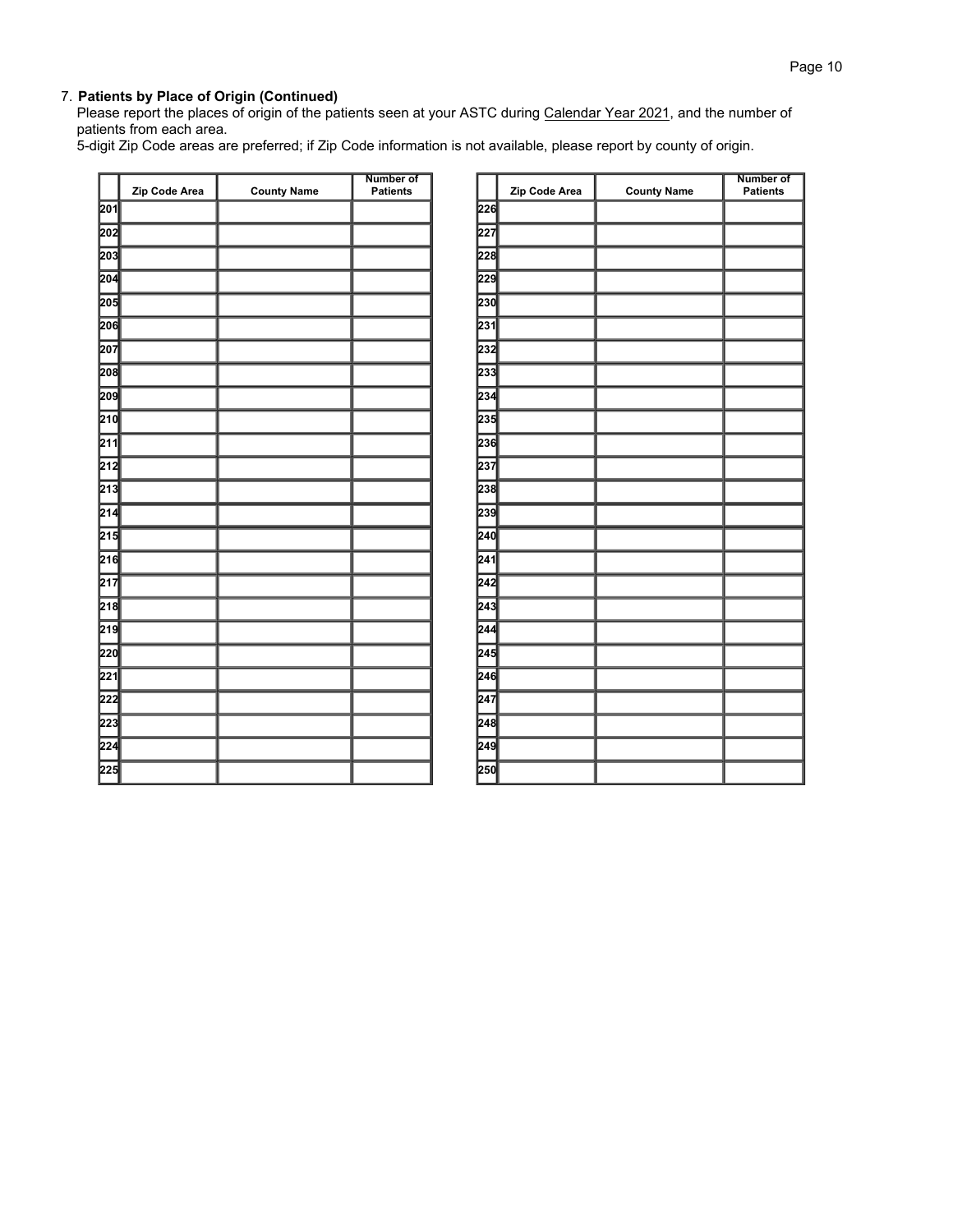Please report the places of origin of the patients seen at your ASTC during Calendar Year 2021, and the number of patients from each area.

5-digit Zip Code areas are preferred; if Zip Code information is not available, please report by county of origin.

|                  |               |                    | <b>Number of</b> |     |               |                    | <b>Number of</b> |
|------------------|---------------|--------------------|------------------|-----|---------------|--------------------|------------------|
|                  | Zip Code Area | <b>County Name</b> | <b>Patients</b>  |     | Zip Code Area | <b>County Name</b> | <b>Patients</b>  |
| 251              |               |                    |                  | 276 |               |                    |                  |
| 252              |               |                    |                  | 277 |               |                    |                  |
| 253              |               |                    |                  | 278 |               |                    |                  |
| 254              |               |                    |                  | 279 |               |                    |                  |
| 255              |               |                    |                  | 280 |               |                    |                  |
| 256              |               |                    |                  | 281 |               |                    |                  |
| 257              |               |                    |                  | 282 |               |                    |                  |
| 258              |               |                    |                  | 283 |               |                    |                  |
| 259              |               |                    |                  | 284 |               |                    |                  |
| 260              |               |                    |                  | 285 |               |                    |                  |
| 261              |               |                    |                  | 286 |               |                    |                  |
| 262              |               |                    |                  | 287 |               |                    |                  |
| 263              |               |                    |                  | 288 |               |                    |                  |
| 264              |               |                    |                  | 289 |               |                    |                  |
| 265              |               |                    |                  | 290 |               |                    |                  |
| 266              |               |                    |                  | 291 |               |                    |                  |
| 267              |               |                    |                  | 292 |               |                    |                  |
| 268              |               |                    |                  | 293 |               |                    |                  |
| 269              |               |                    |                  | 294 |               |                    |                  |
| 270              |               |                    |                  | 295 |               |                    |                  |
| 271              |               |                    |                  | 296 |               |                    |                  |
| 272              |               |                    |                  | 297 |               |                    |                  |
| $\overline{273}$ |               |                    |                  | 298 |               |                    |                  |
| 274              |               |                    |                  | 299 |               |                    |                  |
| 275              |               |                    |                  | 300 |               |                    |                  |

If you had patients from more than 300 areas, please use the Microsoft Excel Patient Origin

[Spreadsheet, or record the extra information in your own Excel spreadsheet, using the forma](https://www2.illinois.gov/sites/hfsrb/InventoriesData/Documents/2017%20ASTC%20Patient%20Origin%20Report.xls)t above, and email to DPH.FacilitySurvey@illinois.gov

Please enter "ASTC Patient Origin Data" into the subject line of the message.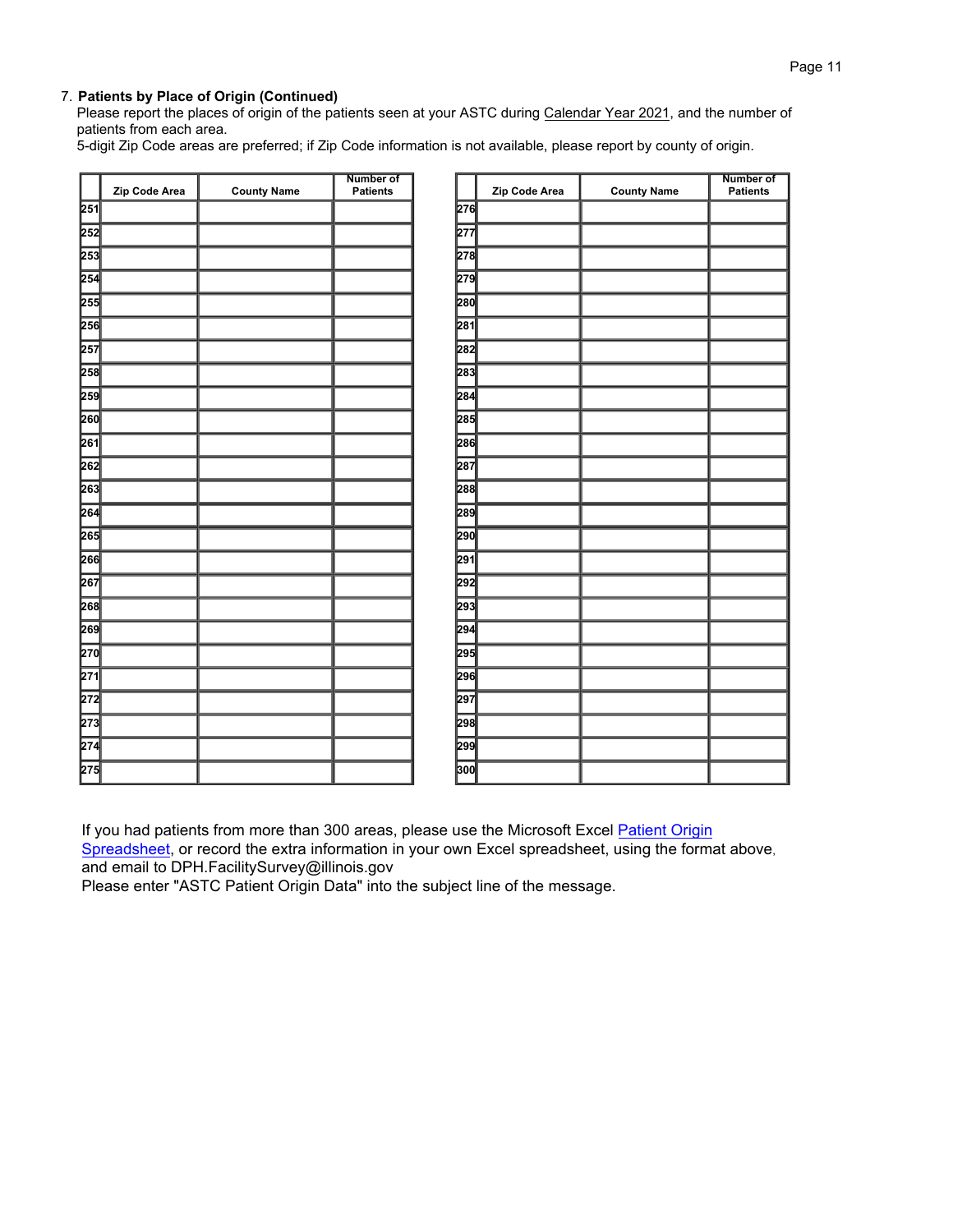### FACILITY OPERATIONS

8. Please indicate the number of hours your ASTC is in operation on each day of the week: (for example, if the ASTC is open from 8 a.m. to 6 p.m., that is 10 hours of operation.) REPORT NUMBER OF HOURS, NOT OPENING AND/OR CLOSING TIMES.

|            | Mondav | <b>uesdav</b> | <b>TWednesday</b> | Thursdav | Fridav | Saturdav | Sundav |  |
|------------|--------|---------------|-------------------|----------|--------|----------|--------|--|
| Hours Open |        |               |                   |          |        |          |        |  |

### 9. Treatment Rooms by Type

Please indicate the number of rooms and stations in use at your ASTC for each category listed below:

|                                                      | Rooms/<br><b>Stations</b> |
|------------------------------------------------------|---------------------------|
| a. Operating Rooms (Class C)*                        |                           |
| <b>b. Procedure (not operating) Rooms (Class B)*</b> |                           |
| <b>c. Examination Rooms</b>                          |                           |
| d. Stage 1 - Post-Anesthesia Recovery Stations       |                           |
| e. Stage 2 - Step-down Ambulatory Recovery Stations  |                           |

**\*Operating Room (Class C): Operating Room is defined as a setting designed and equipped for major surgical procedures that require general or regional block anesthesia and support of vital bodily functions.**

Surgical Procedure Room (Class B): Surgical Procedure room is defined as a setting designed and<br>equipped for major or minor surgical procedures performed in conjunction with oral, parenteral, or<br>intravenous sedation or und

 **(Source: Guidelines for Optimal Ambulatory Surgical Care and Office-based Surgery, third edition, American College of Surgeons)**

### 10. Hospital Relationships

List all hospitals with which your ASTC has a contractual relationship, including transfer agreements.

|   | <b>Hospital Name and City</b> | <b>Patient</b><br><b>Transfers</b> |
|---|-------------------------------|------------------------------------|
|   |                               |                                    |
| ◠ |                               |                                    |
| 3 |                               |                                    |
|   |                               |                                    |
| 5 |                               |                                    |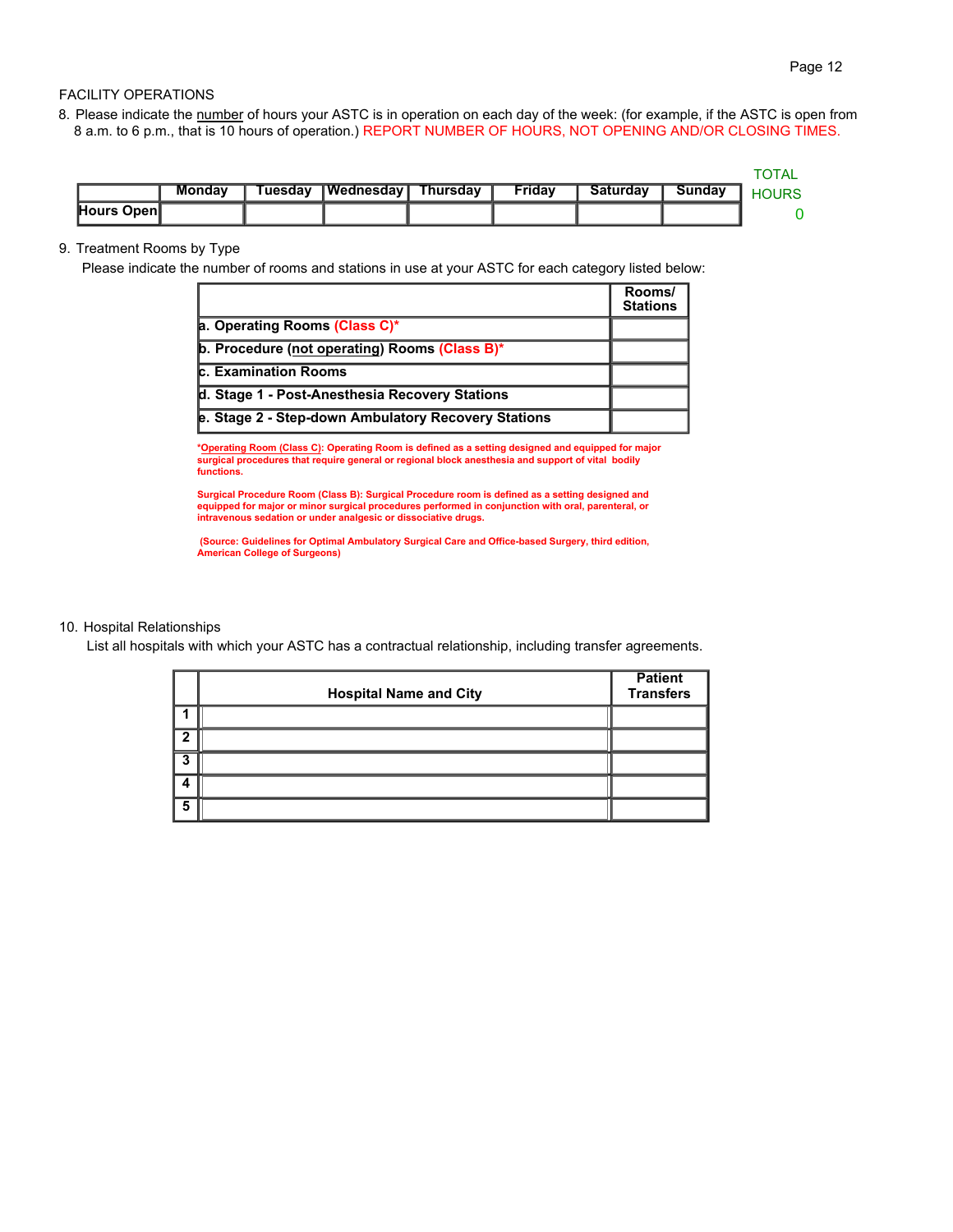## **11. SURGICAL UTILIZATION FOR CALENDAR YEAR 2021 - OPERATING ROOMS - CLASS C\***

For each listed surgical category, indicate the number of surgical cases, the number of hours spent in setting up the surgery rooms for use, the hours of actual surgical time, and the number of hours spent in clean-up after the surgery was completed. Round the time reported to the nearest quarter of an hour. For example, a total of 318 hours and 40 minutes would be rounded to 318.75 hours for reporting purposes.

|                          | <b>Number</b><br>of Cases | <b>Surgery Room</b><br>Set-Up Time<br>(in Hours) | <b>Actual</b><br><b>Surgery Time</b><br>(in Hours) | <b>Surgery Room</b><br>Clean-Up Time<br>(in Hours) |
|--------------------------|---------------------------|--------------------------------------------------|----------------------------------------------------|----------------------------------------------------|
| Cardiovascular           |                           |                                                  |                                                    |                                                    |
| Dermatology              |                           |                                                  |                                                    |                                                    |
| <b>General Surgery</b>   |                           |                                                  |                                                    |                                                    |
| Gastroenterology         |                           |                                                  |                                                    |                                                    |
| Neurological             |                           |                                                  |                                                    |                                                    |
| <b>OB/Gynecology</b>     |                           |                                                  |                                                    |                                                    |
| Oral/Maxillofacial       |                           |                                                  |                                                    |                                                    |
| Ophthalmology            |                           |                                                  |                                                    |                                                    |
| <b>Laser Eye Surgery</b> |                           |                                                  |                                                    |                                                    |
| <b>Orthopedic</b>        |                           |                                                  |                                                    |                                                    |
| Otolaryngology           |                           |                                                  |                                                    |                                                    |
| Pain Management          |                           |                                                  |                                                    |                                                    |
| <b>Plastic</b>           |                           |                                                  |                                                    |                                                    |
| Podiatry                 |                           |                                                  |                                                    |                                                    |
| <b>Thoracic</b>          |                           |                                                  |                                                    |                                                    |
| <b>Urology</b>           |                           |                                                  |                                                    |                                                    |
| <b>TOTALS</b>            | 0                         | 0.00                                             | 0.00                                               | 0.00                                               |

**\*Operating Room (Class C): Operating Room is defined as a setting designed and equipped for major surgical procedures that require general or regional block anesthesia and support of vital bodily functions. (Source: Guidelines for Optimal Ambulatory Surgical Care and Office-based Surgery, third edition, American College of Surgeons)**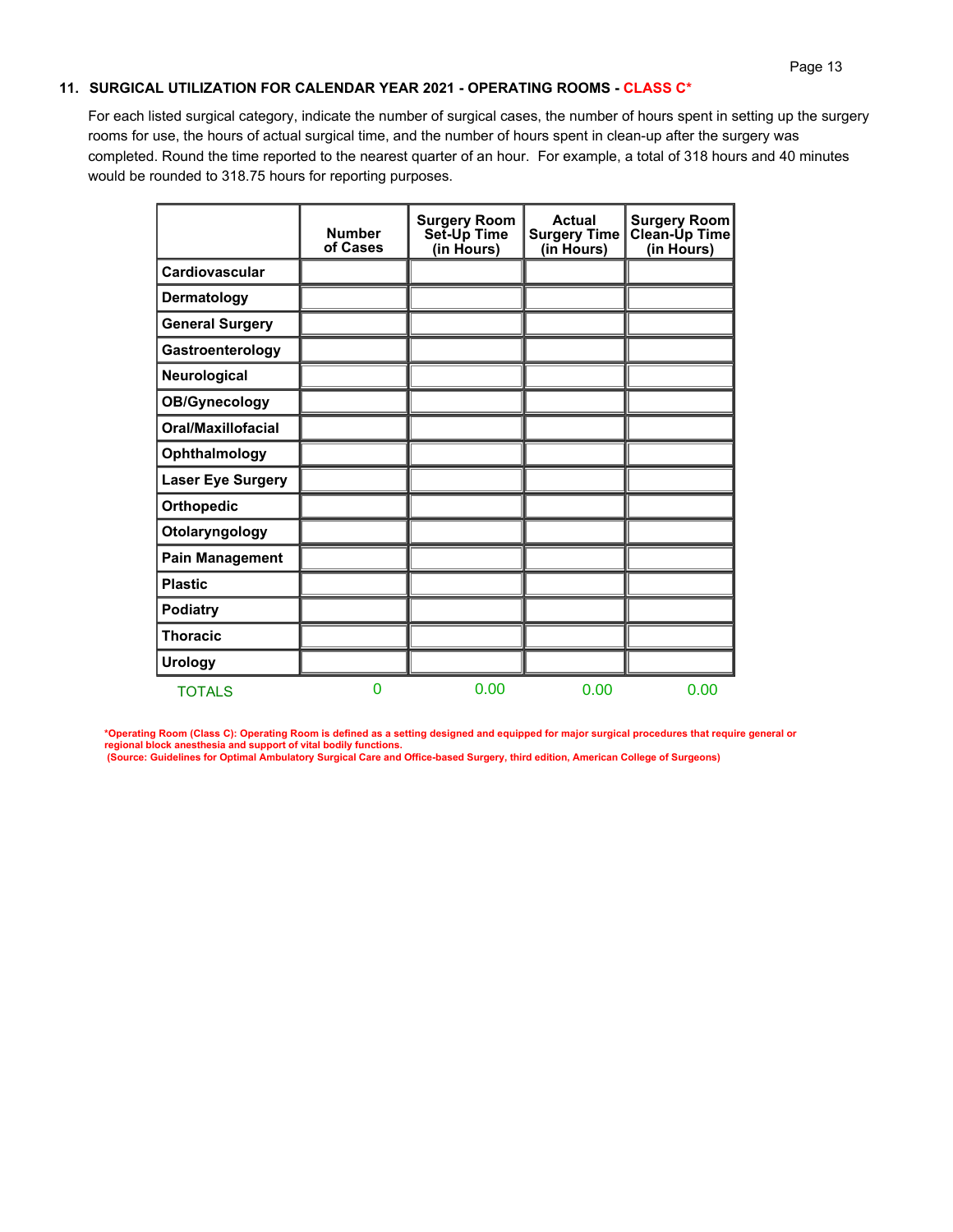# **12. SURGICAL UTILIZATION FOR CALENDAR YEAR 2021 - PROCEDURE ROOMS (Class B)\***

For each listed surgical procedure category, indicate the number of dedicated procedure (non-operating) rooms, the number of surgical cases, the number of hours spent in setting up the procedure rooms for use, the hours of actual surgical time, and the number of hours spent in clean-up after the procedure was completed. Round the time reported to the nearest quarter of an hour. For example, a total of 318 hours and 40 minutes would be rounded to 318.75 hours for reporting purposes.

If your facility performs other, unlisted non-operating room procedures, use lines e. - h. to report these procedures. Indicate the type(s) of procedure(s), the number of surgical cases, the number of hours spent in setting up the procedure rooms for use, the hours of actual surgical time, and the number of hours spent in clean-up after the procedure was completed. Total multi-purpose procedure rooms are to be reported in the line below the table.

NOTE - For reporting purposes, a case is defined as a **PATIENT TREATED**. If a patient has 3 procedures performed, that is counted as **1 CASE**. **TOTAL PROCEDURE ROOMS** must equal Procedure Rooms reported on line b., Question 9. Total Procedure Room Cases shown here plus Total Operating Room Cases from Question 11 on Page 9 must equal Total Patients Served reported in Questions 5 and 6.

The green figures on the last three lines are automatically calculated. You cannot change these figures.

| Dedicated Procedure Rooms (Class B)*                                               | <b>Rooms</b> | Cases    | <b>Procedure</b><br>Room Set-<br>Up Time        | Actual<br><b>Surgery</b><br><b>Time</b> | <b>Procedure</b><br><b>Room Clean-</b><br>Up Time |
|------------------------------------------------------------------------------------|--------------|----------|-------------------------------------------------|-----------------------------------------|---------------------------------------------------|
| a. Dedicated Gastro-Intestinal Procedures                                          |              |          |                                                 |                                         |                                                   |
| b. Dedicated Laser Eye Procedures                                                  |              |          |                                                 |                                         |                                                   |
| c. Dedicated Pain Management Procedures                                            |              |          |                                                 |                                         |                                                   |
| d. Cardiac Catheterization Procedures                                              |              |          |                                                 |                                         |                                                   |
| <b>Multipurpose Rooms (Specify Procedure)</b>                                      |              | Cases    | <b>Procedure</b><br><b>Room Set-</b><br>Up Time | Actual<br><b>Surgery</b><br>Time        | <b>Procedure</b><br><b>Room Clean-</b><br>Up Time |
| $\overline{e}$ .                                                                   |              |          |                                                 |                                         |                                                   |
| F.                                                                                 |              |          |                                                 |                                         |                                                   |
| g.                                                                                 |              |          |                                                 |                                         |                                                   |
| h.                                                                                 |              |          |                                                 |                                         |                                                   |
| <b>Total Multi-Purpose Procedure Rooms</b>                                         |              |          |                                                 |                                         |                                                   |
| <b>TOTALS - PROCEDURE ROOMS</b>                                                    | 0            | $\Omega$ | 0.00                                            | 0.00                                    | 0.00                                              |
| <b>TOTAL CASES Questions 11 and 12 TOTAL</b><br><b>PATIENTS Reported on Page 6</b> |              | 0<br>0   |                                                 | These two figures must match.           |                                                   |

\*Surgical Procedure Room (Class B): Surgical Procedure room is defined as a setting designed and equipped for major or minor surgical procedures performed in conjunction with oral, parenteral, or intravenous sedation or under analgesic or dissociative drugs. (Source: Guidelines for Optimal Ambulatory Surgical Care and Office-based Surgery, third edition, American College of Surgeons)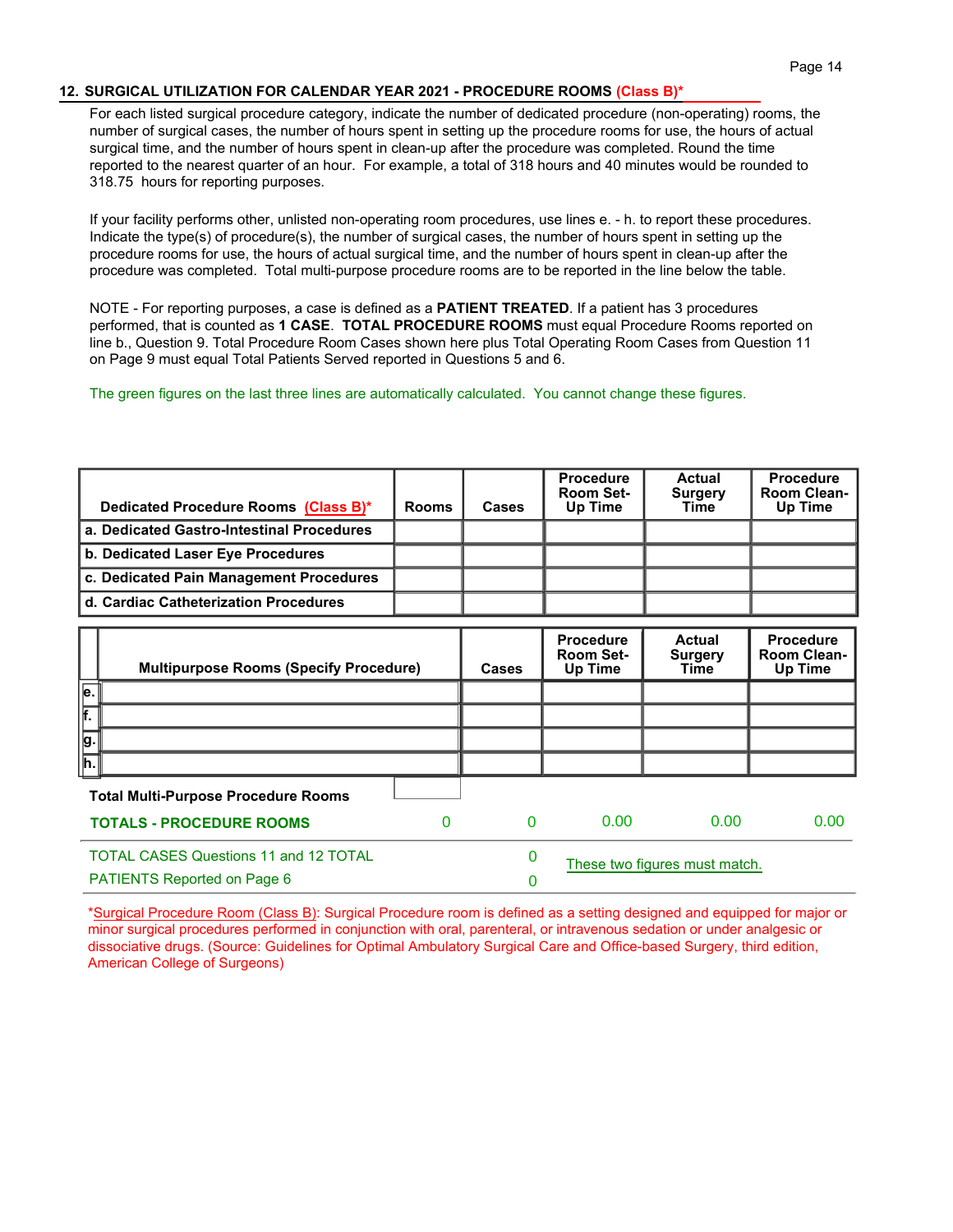# **Section II - Fiscal Year Financial and Capital Expenditures Data**

The data requested in this questionnaire are authorized pursuant to the Illinois Health Facilities Planning Act [20 ILCS 3960/5.3]

This information must be taken from your MOST RECENT ANNUAL FINANCIAL STATEMENTS, which include your INCOME STATEMENT and BALANCE SHEET. Allowable sources of financial information include AUDITED FINANCIAL STATEMENTS, REVIEW OR COMPILATION FINANCIAL STATEMENTS, or TAX RETURN for the MOST RECENT FISCAL YEAR AVAILABLE.

This part of the survey collects Financial and Capital Expenditure information for your facility. This part MUST BE REPORTED FOR THE MOST RECENT FISCAL YEAR AVAILABLE.

> If you have problems providing the information requested, contact this office via email at DPH.FacilitySurvey@illinois.gov or by telephone at 217-782-3516.

Indicate the Starting and Ending Dates of Your MOST RECENT FISCAL YEAR (mm/dd/yyyy)

Starting Date Ending Date

Use this drop-down list to select the source of the Financial Information Reported in this Section:

Audited Financial Statements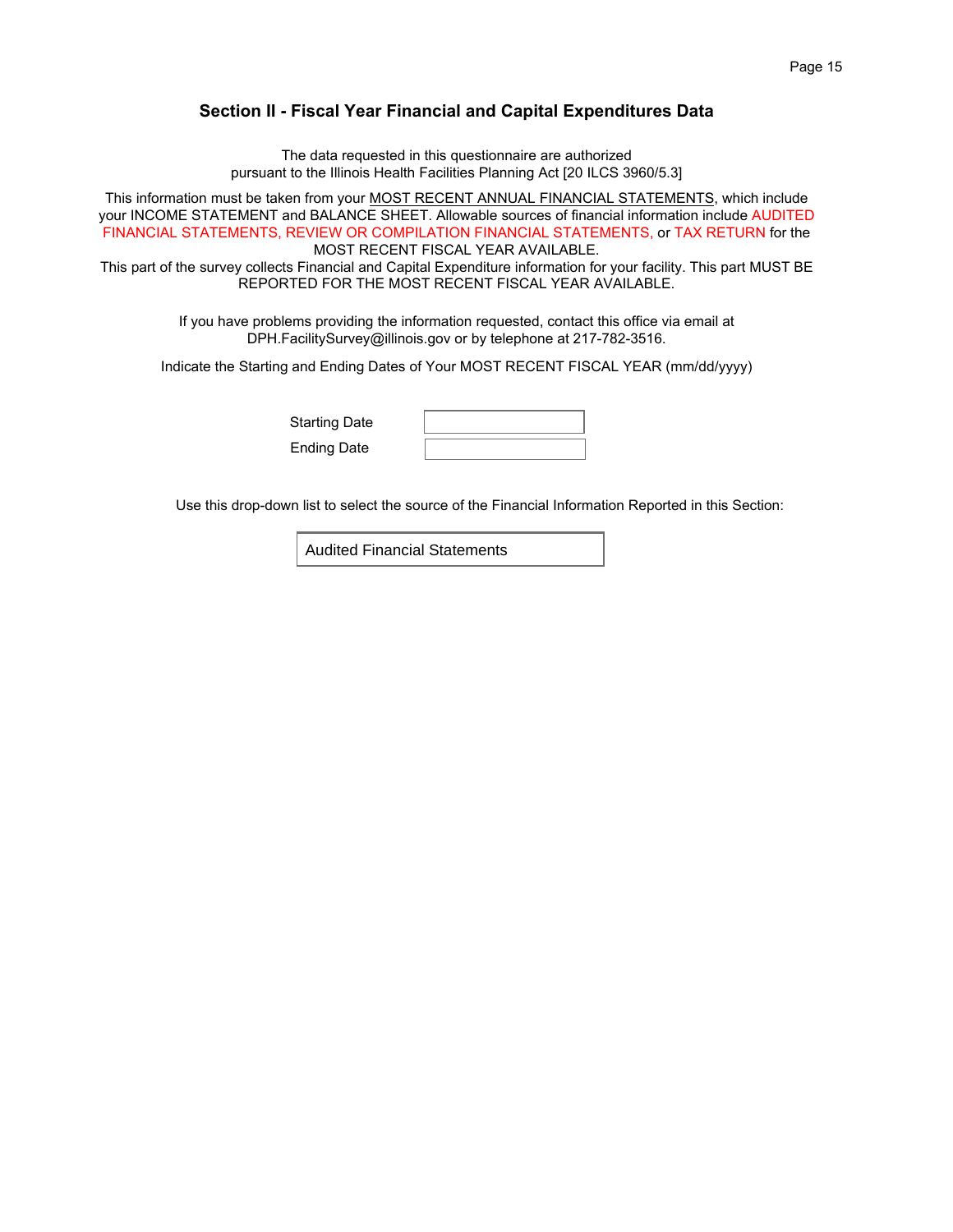### A. CAPITAL EXPENDITURES

Report the TOTAL of ALL CAPITAL EXPENDITURES for your reported Fiscal Year: TOTAL CAPITAL EXPENDITURES FOR YOUR REPORTED FISCAL YEAR

Provide the following information for ONLY projects/capital expenditures in excess of \$350,000 obligated by or on behalf of the health care facility for your reported Fiscal Year (click the link below the table for definitions of terms):

|                | <b>Description of Project/ Capital Expenditure</b> | <b>Amount Obligated</b> | <b>Method of</b><br><b>Financing</b> | CON Project<br>Number (if reviewed) |
|----------------|----------------------------------------------------|-------------------------|--------------------------------------|-------------------------------------|
|                |                                                    |                         |                                      |                                     |
| 2 <sup>1</sup> |                                                    |                         |                                      |                                     |
| 31             |                                                    |                         |                                      |                                     |
| 41             |                                                    |                         |                                      |                                     |
| 51             |                                                    |                         |                                      |                                     |
| - 6 I          |                                                    |                         |                                      |                                     |
| 7              |                                                    |                         |                                      |                                     |
| 8∥             |                                                    |                         |                                      |                                     |
| 9∥             |                                                    |                         |                                      |                                     |
| ∣10∥           |                                                    |                         |                                      |                                     |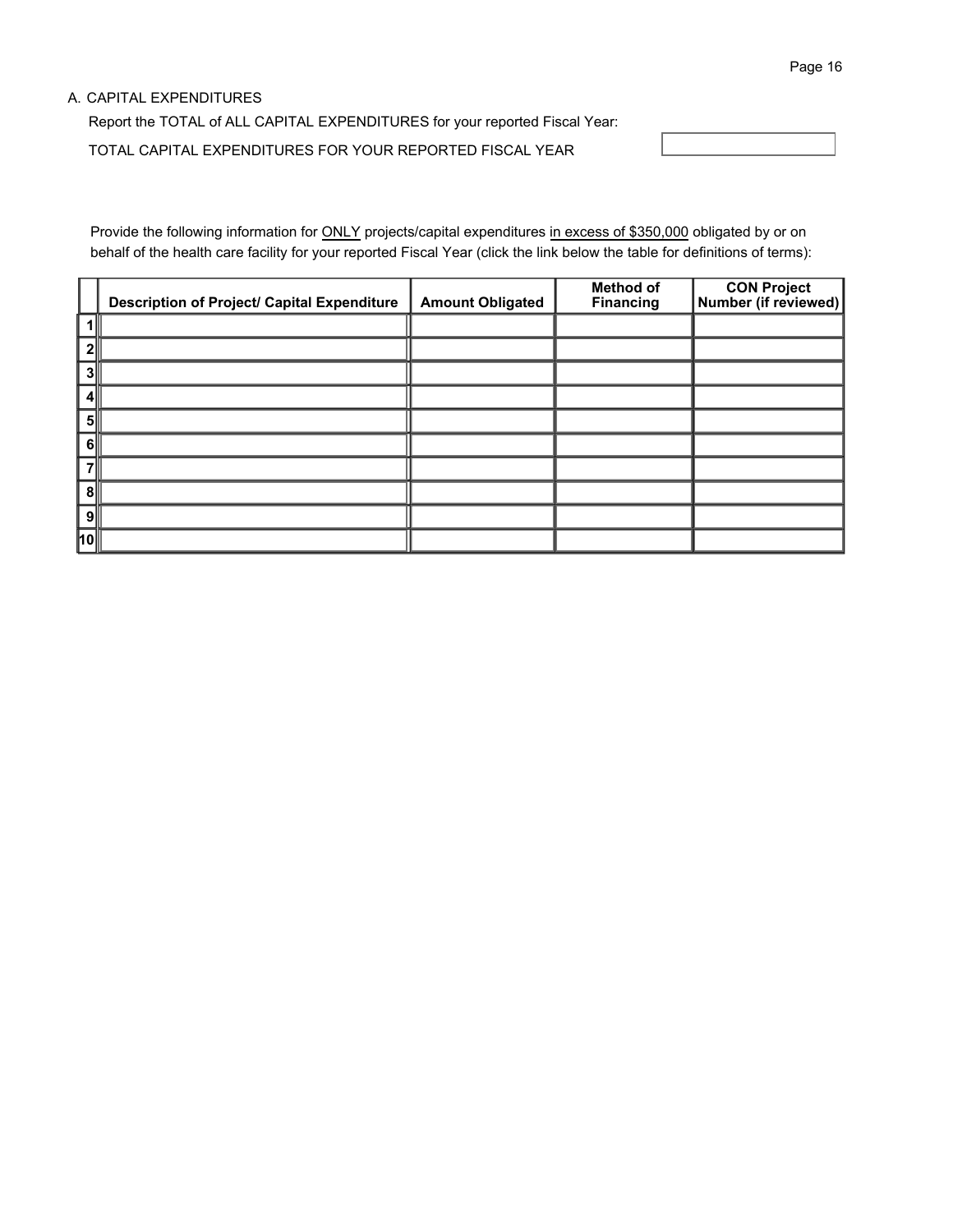Please indicate your Net Revenue during your reported Fiscal Year, by payment source. If you reported any patients for a given payment source in Question 6 on Page 6, but do not have matching Net Revenue to report for that payment source, please provide a brief explanation in the Comments box on Page 14.

|                          | <b>Net Revenue (in Dollars)</b> |
|--------------------------|---------------------------------|
| <b>Medicaid</b>          |                                 |
| <b>Medicare</b>          |                                 |
| Other Public*            |                                 |
| <b>Private Insurance</b> |                                 |
| <b>Private Payment</b>   |                                 |
| <b>Total Revenue</b>     |                                 |

\***Other Public** payment includes individuals whose primary payment source is Veterans Administration, County Boards, Community Aid Agencies, grants, CHAMPUS, CHAMP-VA, and other government-sponsored programs, excluding Medicare and Medicaid.

C. TOTAL ACTUAL COST OF SERVICES PROVIDED TO CHARITY CARE\* CASES DURING THE REPORTED FISCAL YEAR

|                                                               | <b>Amount (in Dollars)</b> |
|---------------------------------------------------------------|----------------------------|
| Total Actual Cost of Services Provided to Charity Care* Cases |                            |

\**"Charity care" means care provided by a health care facility for which the provider does not expect to receive payment from the patient or a third-party payer. [20 ILCS 3960, Section 3] Charity care does not include bad debt or the unreimbursed cost of Medicare, Medicaid, and other federal, State, or local indigent health care programs, eligibility for which is based on financial need.*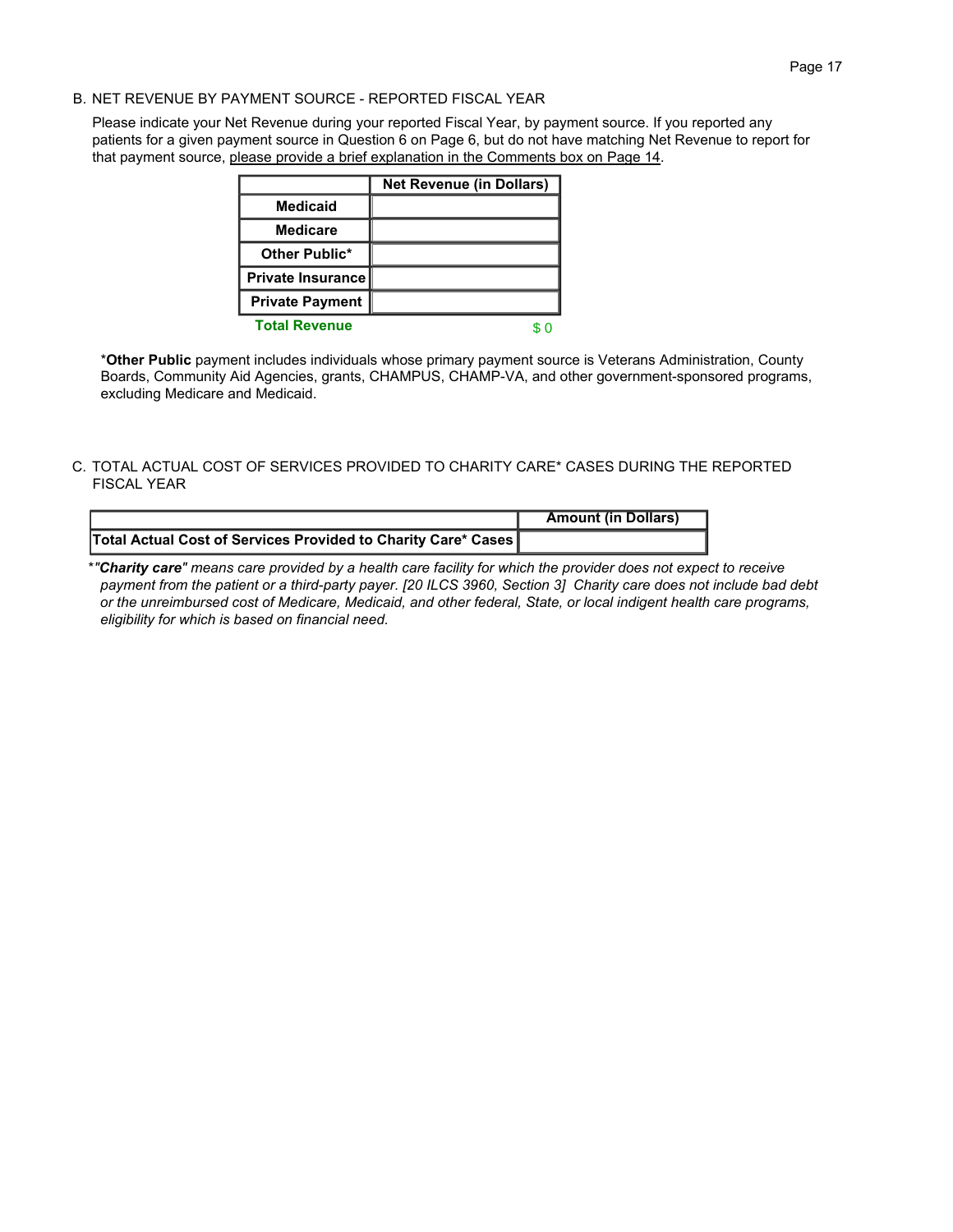### **COVID-19 PANDEMIC AND EFFECTS**

**The Covid-19 pandemic which began in early 2020 affected all aspects of our lives, health care services probably more than any other. We understand that 2021 continued to be a challenge for your facility, your staff and your patients. We would like to get some perspectives on the issues this pandemic posed for you, your staff and patients. Please use the space provided below to share these challenges and your responses to the difficulties of operating during the pandemic. Thank you for your efforts to cope with these trying circumstances.**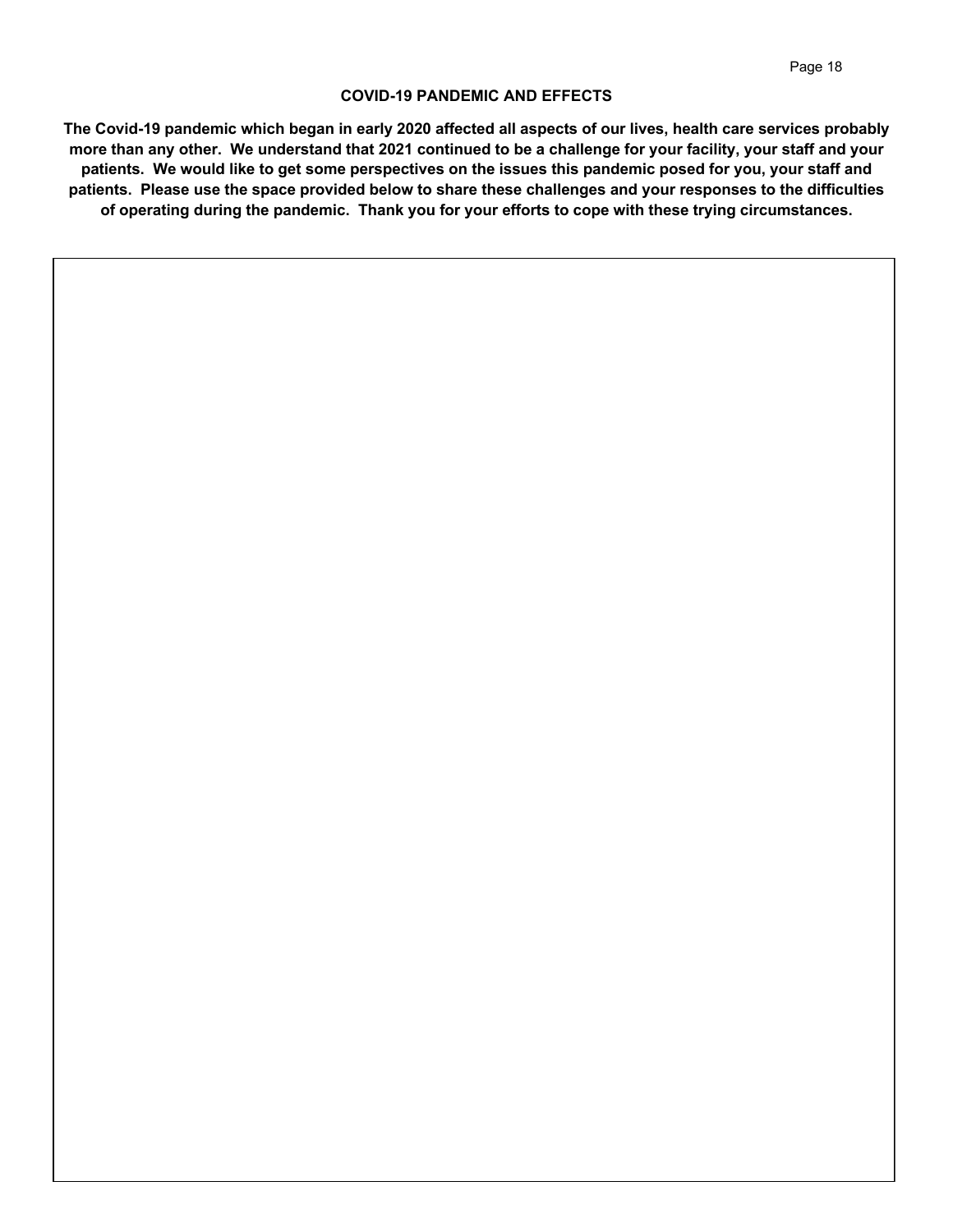Please provide the following information for the individual responsible for the preparation of this questionnaire:

| <b>Contact Person Name</b>                |  |
|-------------------------------------------|--|
| Contact Person Job Title                  |  |
| Contact Person Telephone ((xxx) xxx-xxxx) |  |
| Contact Person F-Mail Address             |  |
|                                           |  |

Please provide the following information for the facility Administrator/CEO:

Administrator's Name Administrator's Title Administrator Telephone ((xxx) xxx-xxxx) Administrator E-Mail Address

If you have any comments on the survey, please enter them in the space below.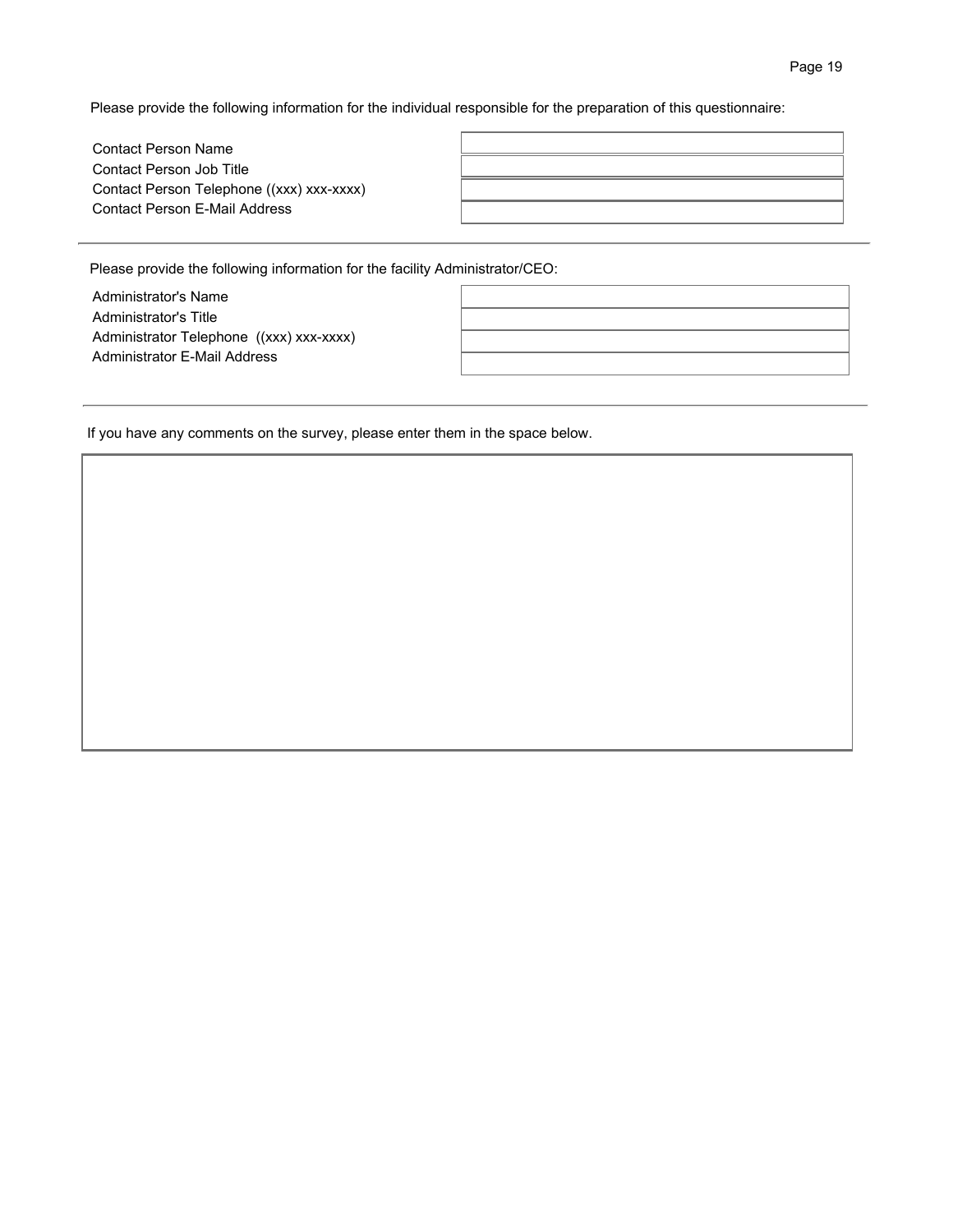#### **CERTIFICATION OF SURVEY DATA**

Pursuant to the Health Facilities Planning Act (20 ILCS 3960/13), the State Board requires "all health facilities operating in the State to provide such reasonable reports at such times and containing such information as is needed" by the Board to carry out the purposes and provisions of this Act. By providing the information below, the named individual is certifying that he/she has read the foregoing document, that he/she is authorized to make this certification on behalf of this facility, and that the information contained in this report is accurate, truthful and complete to the best of his/her knowledge and belief. Please note that the State Board will be relying on the information contained in this document as being truthful and accurate information. Any misrepresentations will be considered material.

 $\Box$  I certify that the information in this report is accurate, truthful and complete to the best of my knowledge.

| Person Certifying (type in name) |                           |  |
|----------------------------------|---------------------------|--|
| Job Title                        | <b>Certification Date</b> |  |

# **Thank you for Completing the Annual ASTC Questionnaire**

**Be Sure to Review Your Answers Before Submitting Questionnaire.**

#### Instructions for Completing and Submitting this Questionnaire Fill in the questionnaire information. Download and complete optional Patient Origin spreadsheet (see page 6).

Save completed questionnaire (and spreadsheet, if used) to your computer for your records and future reference, if follow-up is required.

Send Email, with completed file(s) attached, to DPH.FacilitySurvey@illinois.gov Please put "ASTC Questionnaire" in the subject line.

If you have any questions, please call 217/782-3516, or send email to DPH.FacilitySurvey@illinois.gov

Thank you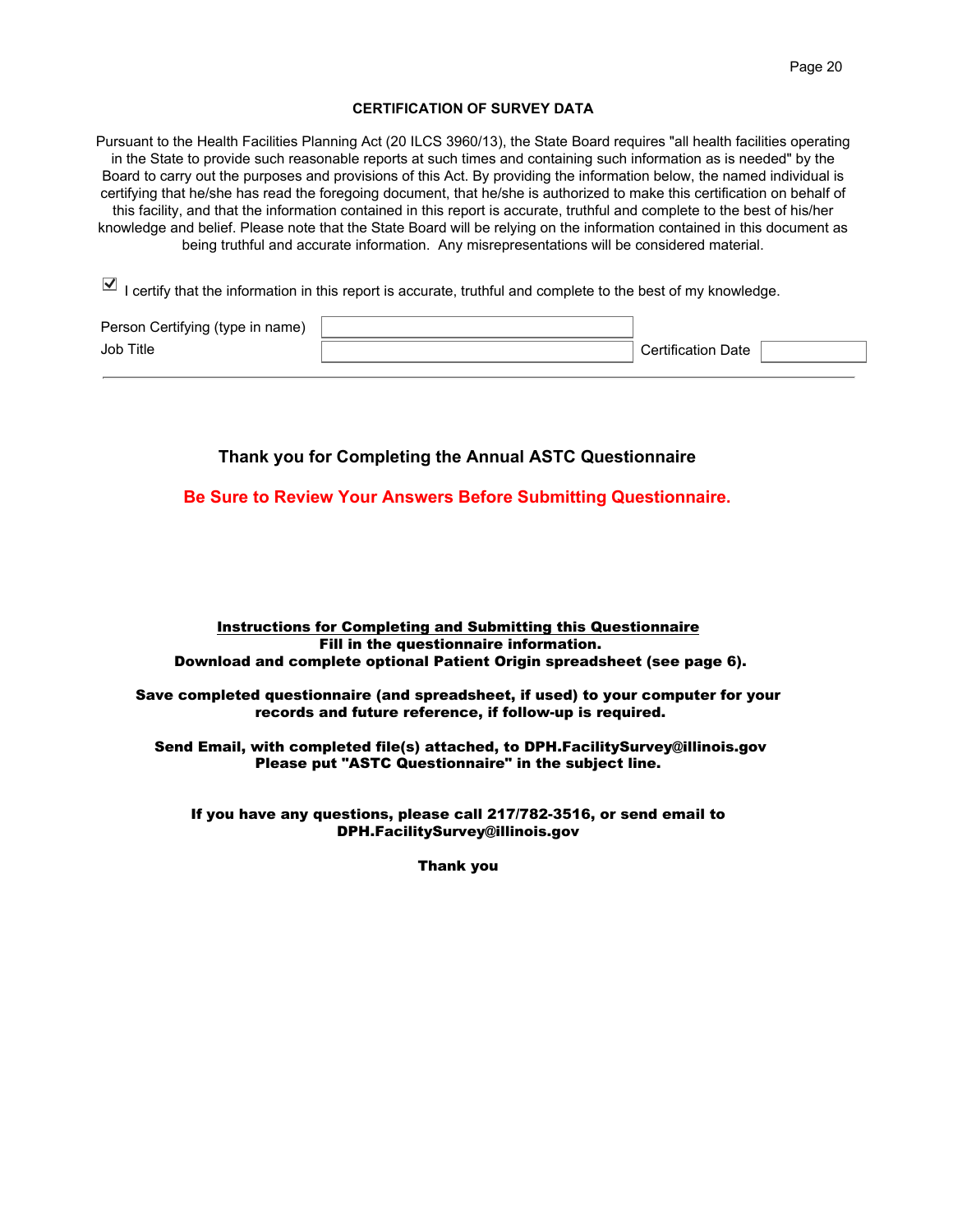| <b>Term</b>                 | <b>Definition</b>                                                  | Reference             |
|-----------------------------|--------------------------------------------------------------------|-----------------------|
| <b>Adult cardiac</b>        | Cardiac catheterization of patients 15 years of age and older      | According to          |
| catheterization             |                                                                    | Administrative rule   |
|                             |                                                                    | 1110.1320             |
| By or On Behalf of a        | Any transactions undertaken by the facility or by any other        |                       |
| <b>Health Care facility</b> | entity other than the facility which results in construction or    |                       |
|                             | modification of the facility and directly or indirectly results in |                       |
|                             | the facility billing or receiving reimbursement, or in             |                       |
|                             | participating or assuming responsibility for the retirement of     |                       |
|                             | debt or the provision of any services associated with the          |                       |
|                             | transaction.                                                       |                       |
| Case                        | Case is defined as a patient encountered in an inpatient or        |                       |
|                             | outpatient setting. For example, if 3 surgical procedures are      |                       |
|                             | performed on an individual, only 1 case is counted.                |                       |
| <b>Cardiac</b>              | Includes labs that are dedicated as well as non dedicated          |                       |
| <b>Catheterization Labs</b> | cardiac labs for diagnostic, interventional and                    |                       |
|                             | electrophysiology procedures.                                      |                       |
|                             | Total cardiac labs will be more than or equal to the sum of        |                       |
|                             | dedicated cardiac labs.                                            |                       |
| Cardiovascular              | All interventional cardiac procedures performed on a patient       |                       |
| <b>Intervention or</b>      | during one session in the laboratory (one patient visit equals     |                       |
| <b>Treatment</b>            | one intervention regardless of number of procedures                |                       |
|                             | performed).                                                        |                       |
| <b>Capital Expenditure</b>  | Any expenditure: (A) made by or on behalf of a health care         |                       |
|                             | facility and (B) which under generally accepted accounting         |                       |
|                             | principles is not properly chargeable as an expense of             |                       |
|                             | operation and maintenance, or is made to obtain by lease or        |                       |
|                             | comparable arrangement any facility or part thereof or any         |                       |
|                             | equipment for a facility or part and includes the cost of          |                       |
|                             | any studies, surveys, designs, plans, working drawings,            |                       |
|                             | specification and other activities essential to the acquisition,   |                       |
|                             | improvement, expansion or replacement of any plant or              |                       |
|                             | equipment with respect to which an expenditure is made             |                       |
|                             | and includes donations of equipment or facilities or a transfer    |                       |
|                             | of equipment or facilities at fair market value.                   |                       |
| <b>Charity Care</b>         | Care for which the provider does not expect to receive             | CMS 2552-96           |
|                             | payment from the patient or a third party payor. Charity care      | Worksheet C, Part 1   |
|                             | does not include bad debt or the un-reimbursed cost of             | PPS, Inpatient Ratios |
|                             | Medicare, Medicaid, and other Federal, State, or local             |                       |
|                             | indigent health care programs, eligibility for which is based on   |                       |
|                             | financial need. In reporting charity care, the reporting entity    |                       |
|                             | must report the actual cost of services provided, based on the     |                       |
|                             | total cost to charge ratio derived from the hospital's             |                       |
|                             | Medicare cost report (see Reference), and not the actual           |                       |
|                             | charges for the services.                                          |                       |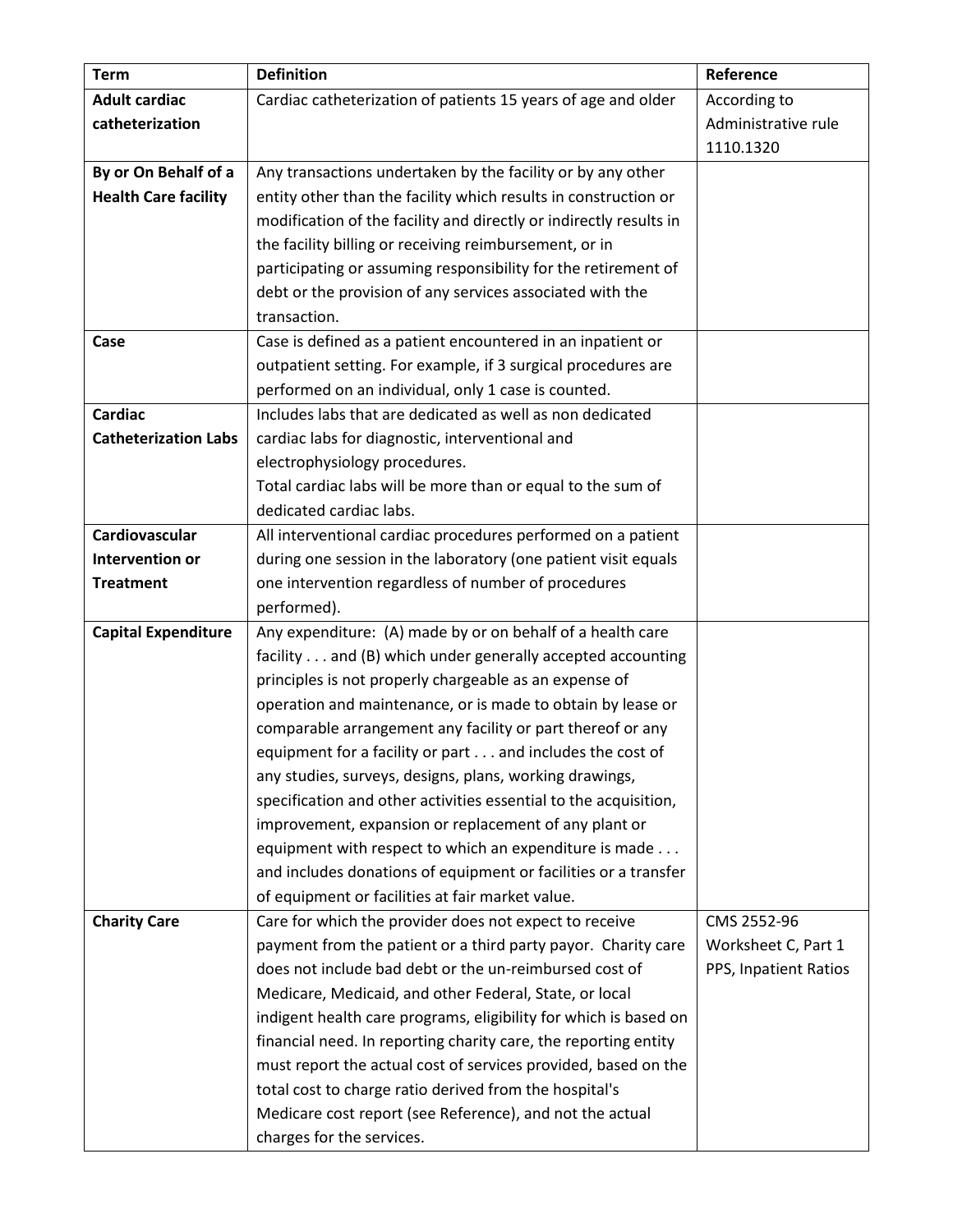| <b>Term</b>                  | <b>Definition</b>                                             | Reference                     |
|------------------------------|---------------------------------------------------------------|-------------------------------|
| <b>Construction or</b>       | The establishment, erection, building, alteration,            |                               |
| <b>Modification</b>          | reconstruction, modernization, improvement, extension,        |                               |
|                              | discontinuation, change of ownership, of or by a health       |                               |
|                              | care facility, or the purchase or acquisition by or through a |                               |
|                              | health care facility of equipment or service for diagnostic   |                               |
|                              | or therapeutic purpose or for facility administration or      |                               |
|                              | operation, or any capital expenditures made by or on          |                               |
|                              | behalf of a health care facility                              |                               |
| <b>Diagnostic Cardiac</b>    | Performance of Catheterization procedures associated with     |                               |
| Catheterization              | determining the blockage of blood vessels and the             |                               |
| (DCC)                        | diagnosis of cardiac diseases that are performed in a         |                               |
|                              | cardiac catheterization lab or special procedures lab with    |                               |
|                              | cardiac catheterization capabilities.                         |                               |
| <b>Full Time Equivalent</b>  | A unit of measurement which is equal to one filled, full      |                               |
|                              | time, annual-salaried position.                               |                               |
| Interventional               | Treatment of cardiac diseases associated with the blockage    |                               |
| <b>Cardiac</b>               | or narrowing of the blood vessels and diseases of the heart   |                               |
| <b>Catheterization (ICC)</b> | by the performance of percutaneous coronary intervention      |                               |
|                              | or similar procedures in a cardiac catheterization lab or     |                               |
|                              | special procedures lab with cardiac catheterization           |                               |
|                              | capabilities. Cardiovascular interventions include but not    |                               |
|                              | limited to Percutaneous Transluminal Coronary Angioplasty     |                               |
|                              | (PTCA), rotational atherectomy, directional atherectomy,      |                               |
|                              | extraction atherectomy, laser angioplasty, implantation of    |                               |
|                              | intracoronary stents and other catheter devices for           |                               |
|                              | treating coronary atherosclerosis.                            |                               |
| <b>Method of Financing</b>   | The source of funds required to undertake the project or      |                               |
|                              | capital expenditure. Forms of financing include equity        |                               |
|                              | (cash and securities), lease, mortgages, general obligation   |                               |
|                              | bonds, revenue bonds, appropriations and                      |                               |
|                              | gifts/donations/bequests.                                     |                               |
| <b>Net Revenue</b>           | Net Revenue is the result of gross revenue less provision     | American Institute of         |
|                              | for contractual adjustments from third party payers.          | <b>Certified Public</b>       |
|                              |                                                               | <b>Accountants (AICPA)</b>    |
| <b>Other Public</b>          | Includes all forms of direct public payment excluding         |                               |
| Payment                      | Medicare and Medicaid. DMH/DD and Veterans'                   |                               |
|                              | Administration funds and other funds paid directly to a       |                               |
|                              | facility.                                                     |                               |
| <b>Operating Room</b>        | A setting designed and equipped for major surgical            | <b>Guidelines for Optimal</b> |
| (Class C)                    | procedures that require general or regional block             | <b>Ambulatory Surgical</b>    |
|                              | anesthesia and support of vital bodily functions              | Care and Office-based         |
|                              |                                                               | Surgery, third edition,       |
|                              |                                                               | American College of           |
|                              |                                                               | Surgeons)                     |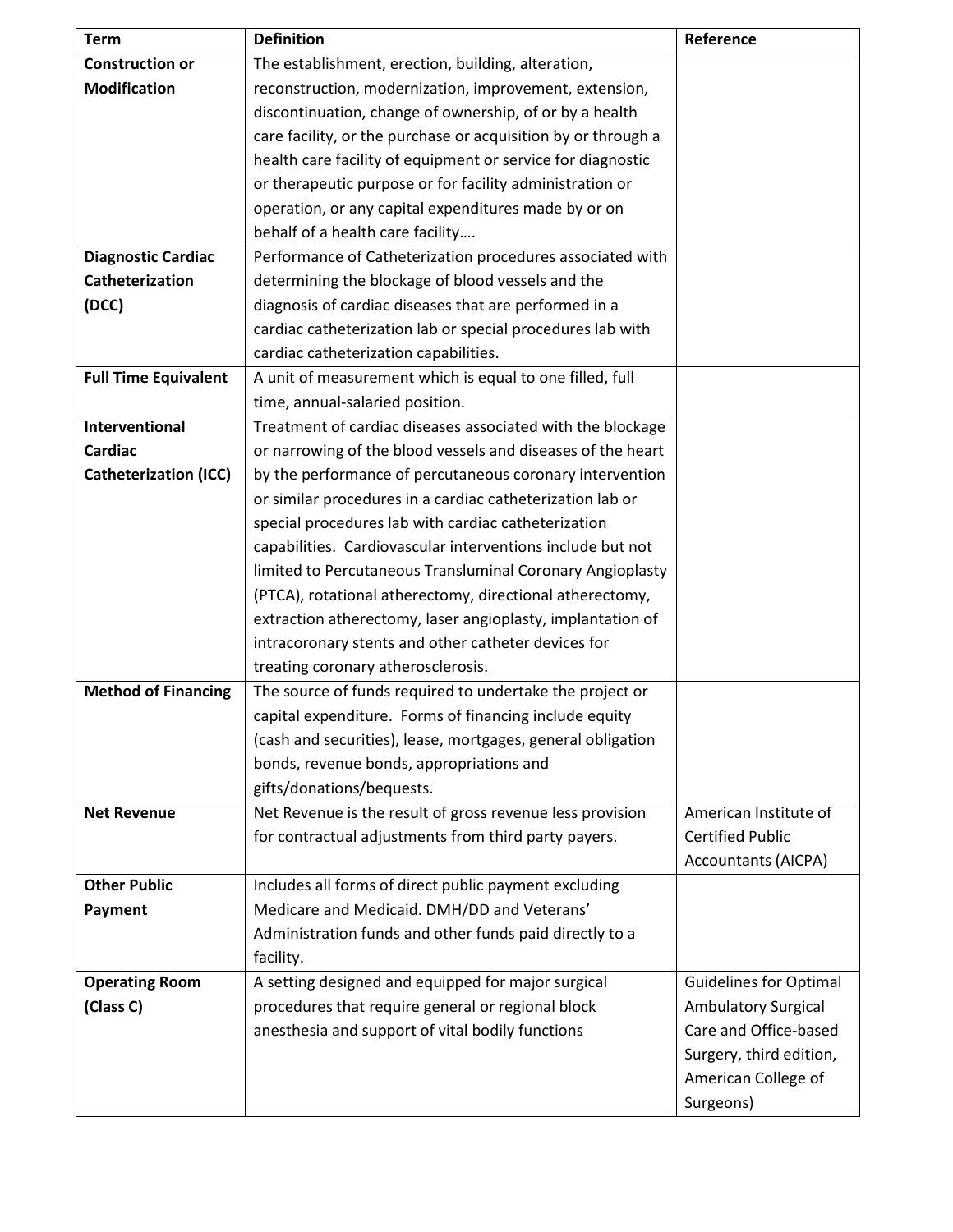| <b>Term</b>               | <b>Definition</b>                                                                                                | Reference           |
|---------------------------|------------------------------------------------------------------------------------------------------------------|---------------------|
| <b>Obligation</b>         | The commitment of funds directly or indirectly through the                                                       |                     |
|                           | execution of construction or other contracts, purchase                                                           |                     |
|                           | order, lease agreements of other means for any                                                                   |                     |
|                           | construction or modification project. NOTE: Funds                                                                |                     |
|                           | obligated in a given year should not be carried forward to                                                       |                     |
|                           | subsequent years due to phased or periodic payouts. For                                                          |                     |
|                           | example, a facility signs a \$2 million contract in 2019 for                                                     |                     |
|                           | construction of a new bed wing. Construction takes                                                               |                     |
|                           | approximately three years with payments being made to                                                            |                     |
|                           | the contractor during 2019, 2020 and 2021. The entire \$2                                                        |                     |
|                           | million would be listed once as an obligation for 2019 and                                                       |                     |
|                           | would not be listed in subsequent years.                                                                         |                     |
| <b>Patients Served by</b> | Include number of inpatients and outpatients served by                                                           | Payment sources are |
| payment source            | their payment type.                                                                                              | defined within the  |
|                           |                                                                                                                  | questionnaire.      |
| Project                   | Any proposed construction or modification of a health care                                                       |                     |
|                           | facility or any proposed acquisition of equipment                                                                |                     |
|                           | undertaken by or on behalf of a health care facility                                                             |                     |
|                           | regardless of whether or not the transaction required a                                                          |                     |
|                           | certificate of need. Components of construction or                                                               |                     |
|                           | modification, which are interdependent, must be grouped                                                          |                     |
|                           | together for reporting purposes. Interdependence occurs                                                          |                     |
|                           | when components of construction or modification are                                                              |                     |
|                           | architecturally and/or programmatically interrelated to the                                                      |                     |
|                           | extent that undertaking one or more of the components                                                            |                     |
|                           | compels the other components to be undertaken. If                                                                |                     |
|                           | components of construction or modification are                                                                   |                     |
|                           | undertaken by means of a single construction contract,                                                           |                     |
|                           | those components must be grouped together. Projects                                                              |                     |
|                           | involving acquisition of equipment, which are linked with                                                        |                     |
|                           | construction for the provision of a service cannot be<br>segmented. When a project or any component of a project |                     |
|                           | is to be accomplished by lease, donation, gift or any other                                                      |                     |
|                           | means, the fair market value or dollar value, which would                                                        |                     |
|                           | have been required for purchase, construction or                                                                 |                     |
|                           | acquisition, is considered a capital expenditure.                                                                |                     |
| <b>Pediatric cardiac</b>  | Cardiac Catheterization of patients 0-14 years.                                                                  | According to        |
| Catheterization           |                                                                                                                  | Administrative rule |
|                           |                                                                                                                  | 1110.1320           |
| <b>Private Pay</b>        | Private pay includes money from a private account (for                                                           |                     |
|                           | example, a medical savings account) and any government                                                           |                     |
|                           | funding made out and paid to the resident which is then                                                          |                     |
|                           | transferred to the facility to pay for services. It also                                                         |                     |
|                           | includes all the Self pay payments.                                                                              |                     |
| <b>Revenue by payment</b> | Revenue by payment source: Include the amount of net                                                             |                     |
| source                    | revenue of the facility during the fiscal year for the patients                                                  |                     |
|                           | served by the payment type.                                                                                      |                     |